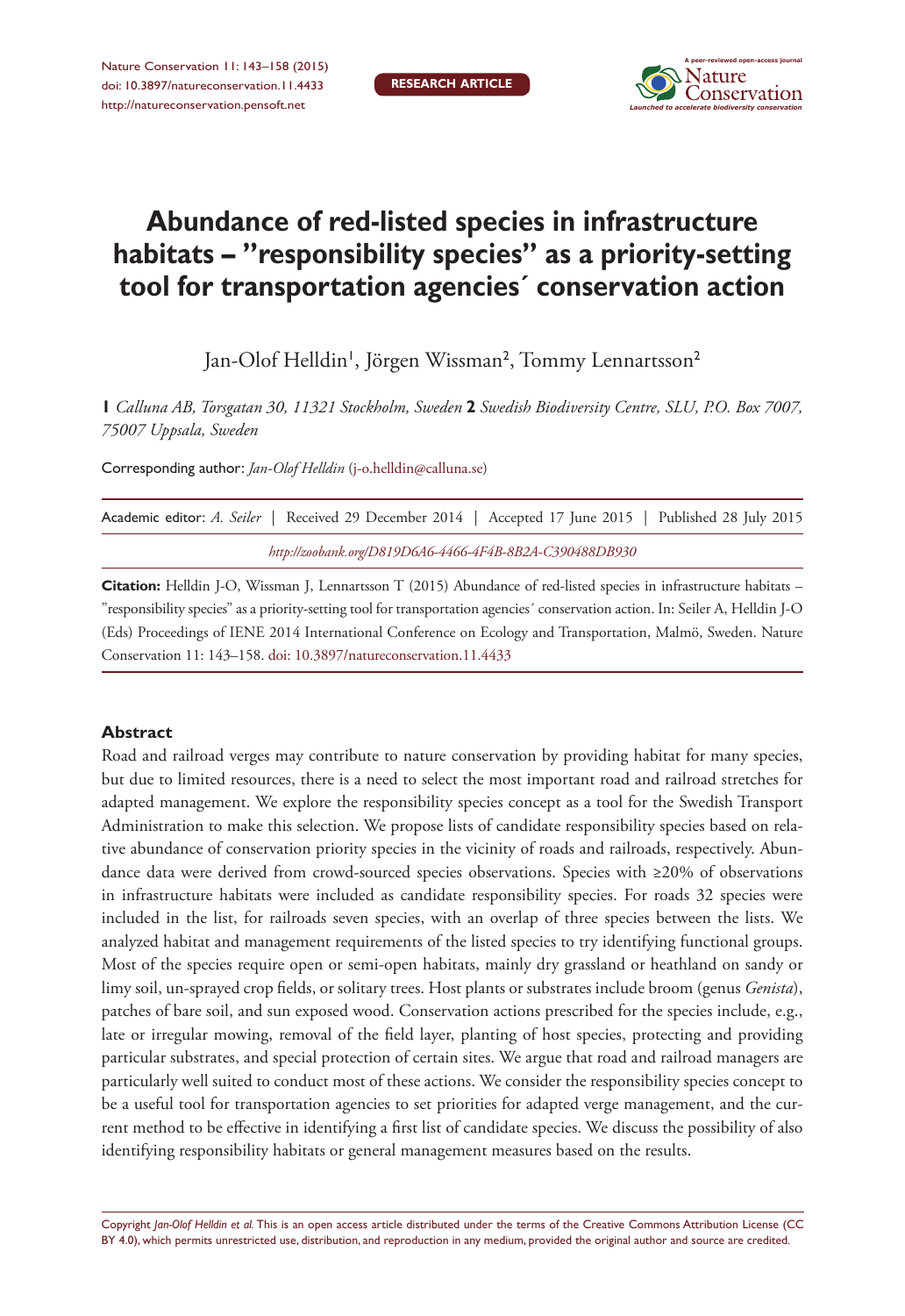#### **Keywords**

Infrastructure habitats, Railroad verge, Responsibility species, Road verge, Verge management

#### **Introduction**

While the transportation infrastructure has many negative impacts on wildlife, such as habitat loss, disturbance, pollution, mortality and barrier to movements, road and railroad verges may provide important habitat for many species (Way 1977, Forman et al. 2003, Huijser and Clevenger 2006). The sun-exposed grasslands or large trees in roadsides create refuge for many vascular plants and invertebrates that are otherwise in decline due to drastic changes in land use (Eversham and Telfer 1994, Persson 1995, Thomas et al. 2002, Saarinen et al. 2005, Hopwood 2008, Lennartsson 2010). Similarly, railroad switchyards and embankments provide dry, open land often with a diverse flora and invertebrate fauna (Stenmark 2010). Transportation corridors offer a variety of substrates, soil-types and nutrient levels on a small scale, and in agricultural regions, urban areas, and other highly modified landscapes, road and railroad verges may be the only semi-natural habitat that remain (Thomas et al. 2002, Forman et al. 2003, Huijser and Clevenger 2006). Moreover, roads and railroads stretch along the landscape, with a potential to connect remnant habitat patches (Vermeulen 1994, Eversham and Telfer 1994, Tikka et al. 2001, Viles and Rosier 2001, Thomas et al. 2002, Hopwood 2008). As being present in most landscapes, the green network formed by semi-natural strips along roads and railroads has been labelled "a centerpiece of conservation" (Forman et al. 2003).

In Sweden, a large proportion of the state owned road verges has been surveyed for plant biodiversity and some particularly species-rich verges are subject to adapted management, mainly late mowing (Swedish Road Administration 2004). Such speciesrich road verges are estimated to cover six per cent of all state owned roads, or a total of 36,000 km, but a long-term goal is to reach ten per cent (Stenmark 2012). Also, some railroad environments, tree rows and large solitary trees along roads have been surveyed (e.g. von Platen 1996, Larsson and Knöppel 2009) and active management to maintain biodiversity has started at some places. Well-designed action for managing species-rich road and railroad verges is essential to keep or enhance habitat quality and to avoid damage to biodiversity during road or railroad maintenance (e.g. mowing, ditching, or spraying) and upgrading (Thomas et al. 2002, Forman et al. 2003). The financial and human resources for such action are however limited, and the Swedish Transport Administration (STA) has asked for means to identify priority road and railroad verges for adapted management.

Here, we explore the possibility of applying the concept of responsibility species (e.g. Dunn et al. 1999, Schmeller et al. 2008) as a priority-setting tool for the transportation agency´s conservation action. A responsibility species is broadly defined as a species for which a large proportion of its entire range or population occurs within the geographic area of an administrative entity (a country, a regional authority etc.). The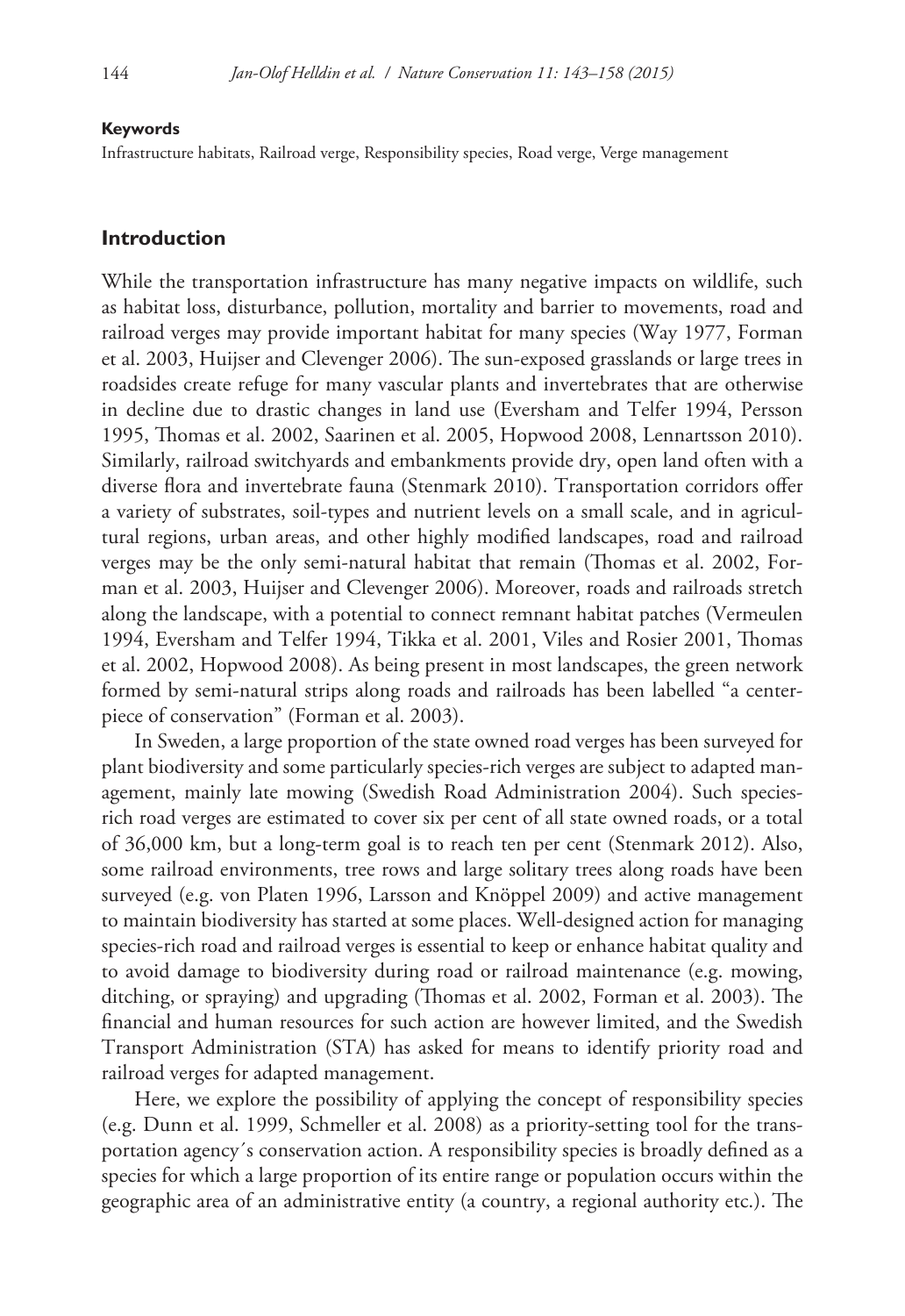approach of assigning conservation responsibilities developed in the 1990s, triggered by the shared common responsibility for the protection of global biodiversity agreed in the Convention on Biological Diversity (CBD). National responsibilities for the global conservation of species and habitats is now a developed method for determining conservation priorities, particularly in Europe (Schmeller et al. 2008). Some European countries have also distributed their conservation efforts nationally by assigning responsibility species to county administrations and municipalities (Reck et al. 1996, Larsson 2006, Jooss et al. 2009). However, the concept of responsibility species has to our knowledge not been applied to spatially less coherent administrative units, such as a network of linear infrastructures. Such an approach would support the sectorial involvement in biodiversity conservation required by CBD (article 6b), and we believe that the approach may be fruitful particularly in the case of a national transportation network, where the actors are relatively few and the management decisions centralized.

Over the years, a number of different methods have been used to identify responsibilities for species conservation (Schmeller et al. 2008). Most of these methods combine the species´ conservation status (i.e. red-listing, rarity, or population trend) with a measure of the relative importance of the area in question, based on either distribution or abundance. When dealing with a spatially non-coherent administrative unit, such as a road or railroad network, species distribution can obviously not be used as a basis, due to the coarse geographical level on which distributions are typically defined. Accordingly we used the abundance of a species to investigate the importance of road and railroad sides, and did this for a selection of red-listed species. In order to get the large number of data points needed for this approach, we used databases for crowd-sourced species observations. We propose one method to identify candidate responsibility species for Swedish roads and railroads respectively, and try identifying functional groups regarding habitat and management requirements for the species derived with this method. We discuss the applicability of the responsibility species concept to infrastructure habitats, and the possibility also to identify responsibility habitats or general management measures based on the functional grouping.

### **Methods**

In this quest for responsibility species for the STA, we included only red-listed species subject to a national Swedish initiative for making species-wise action plans (Gärdenfors 2003). Swedish red-listed species have been assigned following IUCN criteria (Gärdenfors 2000), and a sub selection of species for action plans has been done, independently from the present study, by the Swedish Species Information Centre, based on a combination of extinction risk, international responsibility, knowledge level, and susceptibility to management action (Gärdenfors 2003). Hence these species have been identified as priority species by Swedish conservation authorities. Species with action plans also tend to be subject to a larger public interest and therefore better searched for. We excluded species groups that were assumed not to depend on road or railroad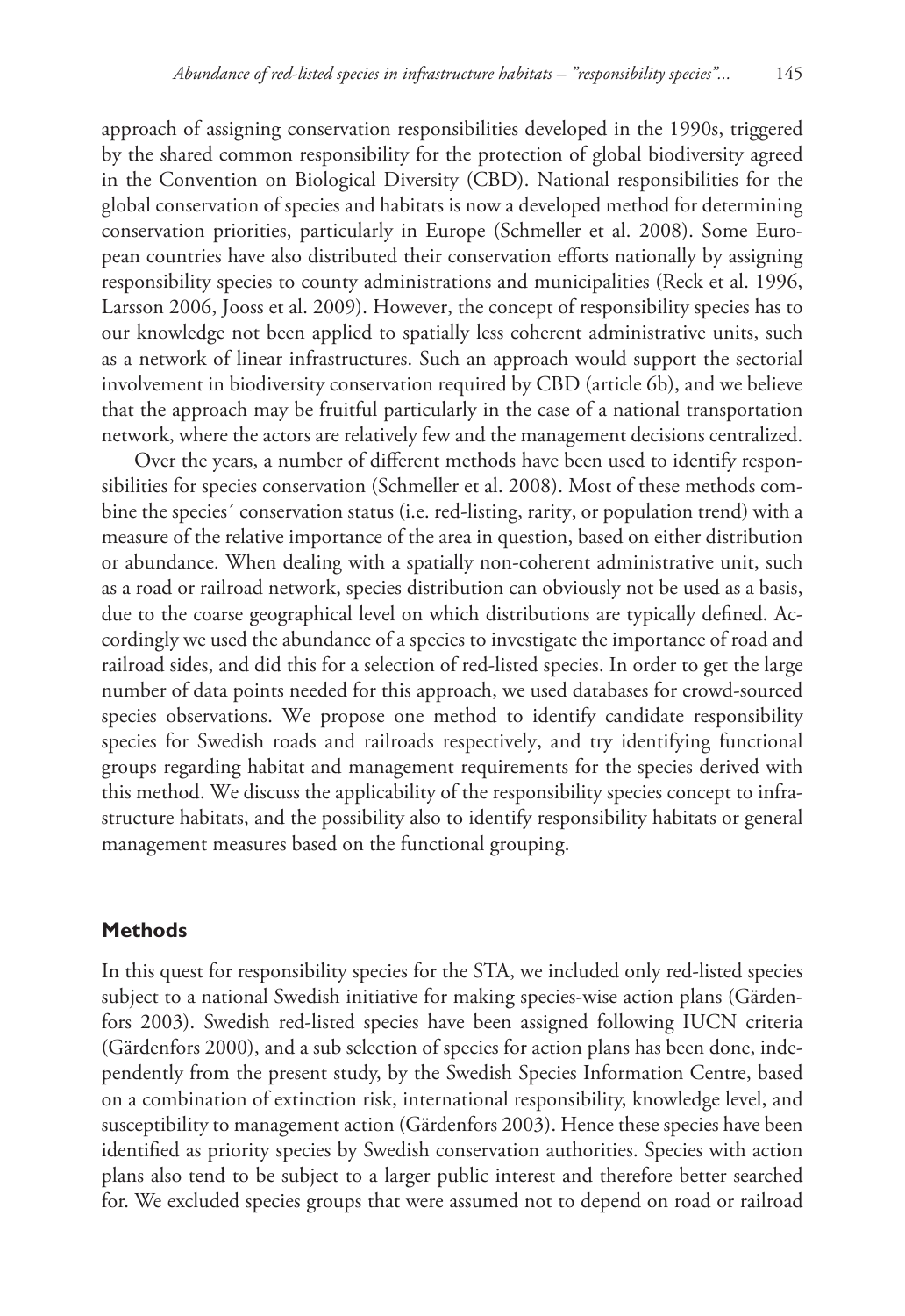verges (fish, mollusks and algae) and species groups that should not be favored near traffic due to the road kill hazard (birds, mammals, reptiles and amphibians).

We derived observational data from the years 1980-2010 from two data bases available within an internet-based platform for voluntary reporting of species observations: the Swedish species observation data base and the Species Gateway ([http://www.](http://www.artportalen.se) [artportalen.se\)](http://www.artportalen.se), both managed by the Swedish Species Information Centre. The two reporting systems are not overlapping with regard to observations and were therefore treated as one dataset. Each observation in these bases contains data on location (with estimated accuracy), date and observer as a minimum; sometimes additional data such as habitat type are given. Only observations with a reported precision <100 m were included. Observations from the same geographical point were reduced to one observation, to exclude double counts.

Of the remaining observations, those within 50 m from state owned roads or railroads (measured from the road or railroad center) were attributed to the infrastructure habitat. This distance was arbitrarily set to cover the entire road or railroad corridor. We are aware that this procedure resulted in some observations outside of the actual corridor being attributed to the infrastructure habitat. We do not see this as a problem however, because it can be argued that species dwelling in such proximity to a road or a railroad may be affected by its management, and may therefore qualify as a responsibility to the infrastructure manager.

Only species with a minimum of three observations were included in the analyses, to avoid the most obvious randomness in results. We calculated the proportion of all observations of each species in infrastructure habitats in relation to the country as a whole. As a cut-off value for inclusion in the list of candidate responsibility species we set 20%, because it is roughly in line with what has been previously applied to assign responsibility species in Sweden (Larsson 2006) as well as other Scandinavian countries (e.g. Stoltze and Pihl 1998). The Swedish road and railroad network covers roughly 1.5% of the total land surface (Seiler and Folkeson 2006), so by selecting 20% as cut-off, we hope to have included only species that are disproportionally often found in infrastructure habitats. Road sides and railroad sides were analysed separately. In order to identify functional groups among the candidate responsibility species, we summarized habitat requirements and management action proposed in the action plans and in species fact sheets linked to the red-list (references given in Table 1–2).

### **Results**

Of the total of 308 species included in the analysis, 197 species (64%) were reported with at least one observation in road habitat and 53 (17%) with at least one in railroad habitat. The lists of candidate responsibility species (i.e.  $\geq$ 20% of observations in infrastructure habitat) contained 32 species for road habitat (Table 1) and seven for railroad habitat (Table 2). The overlap between species in road and railroad habitats was large; 47 of the 53 species found in railroad habitat were also found in road habi-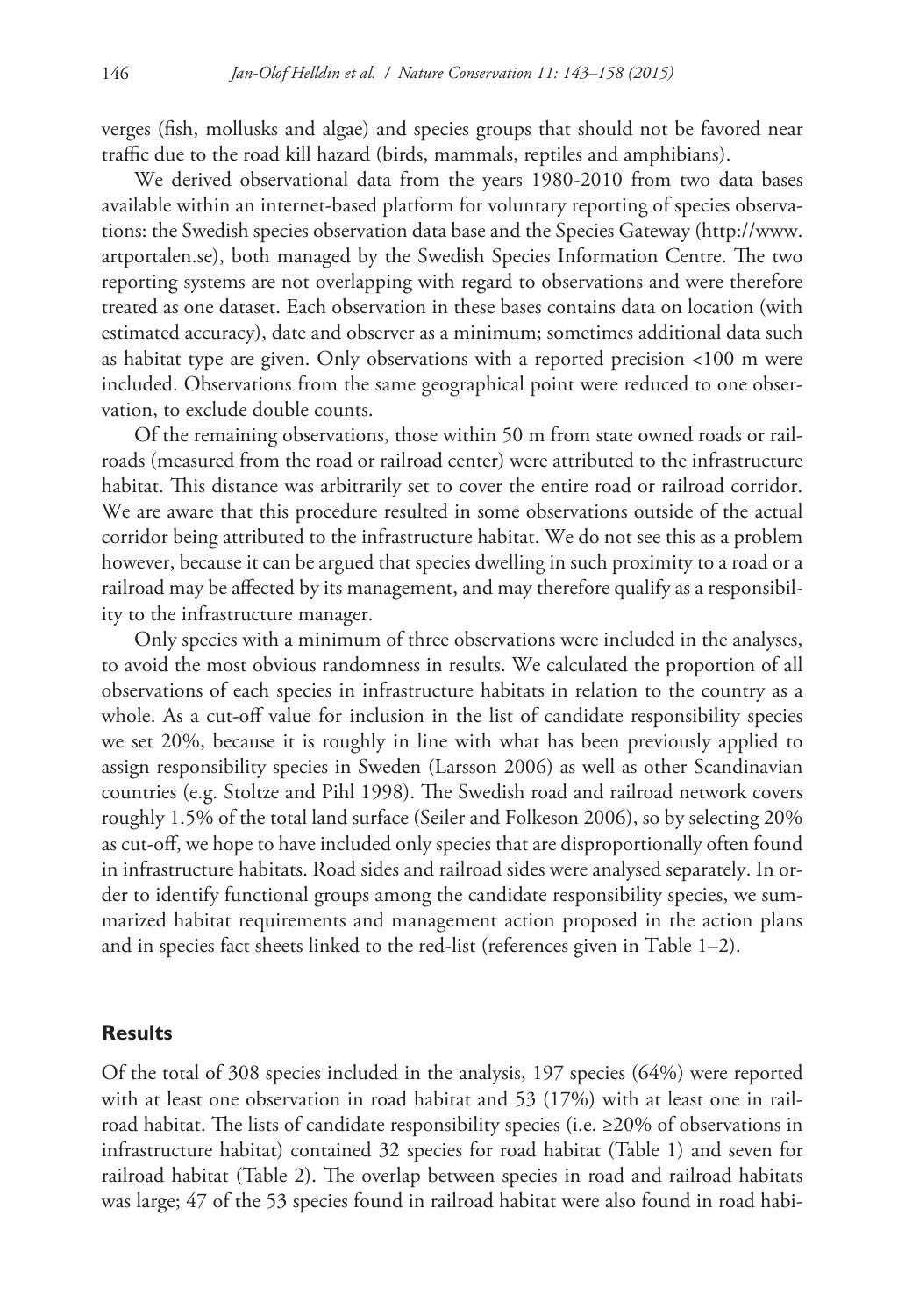tat. Among candidate responsibility species, there was an overlap of three species: the longhorn beetle *Phytoecia nigricornis*, the bee *Anthophora plagiata*, and the leaf mining moth *Phyllonorycter staintoniella*. The total number of candidate responsibility species derived with this method was therefore 36. Among these species, 23 were invertebrates (all seven in railroad habitat), seven vascular plants, and six fungi/lichens (Table 1–2). Among the invertebrate species, *Lepidoptera* (moths and butterflies) were the main taxonomic group, with 12 species.

Almost all of the listed species require some kind of open habitat, such as grassland, heathland, crop field, or a general openness in the surroundings (holds also for species on trees, fence poles and buildings). Nine species on the road list grow in managed grasslands and three in un-sprayed crop fields. Dry or sandy soil (or both) is required by 14 and six species on the road and railroad lists, respectively; limy soil is required by five species on the road list. Ten road species and one railroad species are favored by bare soil during at least part of their life cycle, either through physical disturbance of the field layer (such as erosion, livestock tramping, or driving with vehicles) or in crop fields. Five of the seven species on the railroad list live on broom (genus *Genista*). Large or solitary trees create habitat for seven species on the road list, and processed timber in fence posts or wooden houses is substrate for four species on the same list. A particular preference for warm microclimate (sun exposed sites, such as southern slopes or wood in solitary trees) is described for eight of the species on the road list and four on the railroad list.

In accordance with the species´ requirements described, clearing of shrub in order to keep habitat openness is a common theme in the prescribed management. Many of the species are in need of maintained or adapted (late or irregular) mowing, sometimes in combination with field layer removal (soil scarification or burning). Species growing in crop fields require adapted farming (choice of crop and seed mix, no chemicals, etc.). In some cases, protecting and providing particular substrates (hollow trees, dead branches, unproofed timber) or planting host species is proposed. For species where the remaining sites are particularly few, special protection of these sites, and fine-tuned management in consultation with local conservation authorities, is advised. Sustained or strengthened population monitoring is recommended for all species (therefore not mentioned in Tables 1–2), to keep track of population trends and effects of conservation measures.

### **Discussion**

The importance of certain road and railroad verges as habitat refuges for rare or declining species has been reported from previous research and conservation case studies, both in Sweden (Persson 1995, Weidow 2008, 2009, Stenmark 2010, Lennartsson 2010) and other countries (the Netherlands: Vermeulen 1993, Eversham and Telfer 1994, Van Rossum et al. 2004, Schaffers et al. 2012; Belgium: Tanghe and Godefroid 2000; Great Britain: Thomas et al. 2002; Finland: Koivula et al. 2005; South Africa: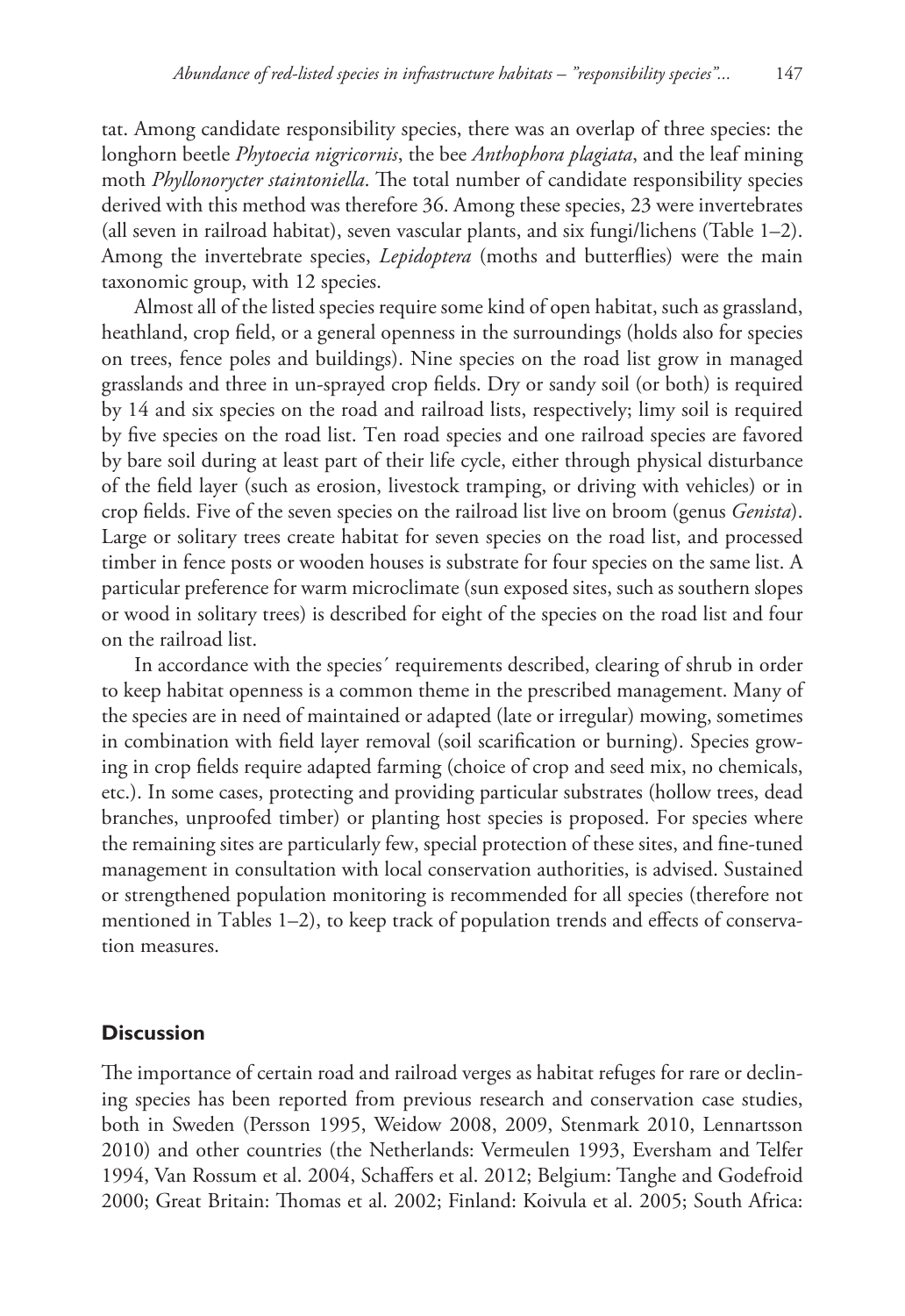| $\frac{1}{3}$<br>in the st<br>î                    |                                                                  |   |
|----------------------------------------------------|------------------------------------------------------------------|---|
|                                                    |                                                                  |   |
| $\frac{1}{2}$                                      | particularly adapted to road habitats. Species in bold are found |   |
| orth species-wise action plans) with at least 20°  | uptions, and are not pr                                          |   |
| וו ייי נטבע<br>neciec sm                           | Filo o                                                           |   |
| $1c + \triangle$<br>$\cdot$ on $\epsilon$ = red-h. | erive trom general                                               |   |
| ŗ<br>ic                                            | i<br>Coco<br>$\frac{1}{2}$                                       |   |
| i<br>i<br>î                                        | ë                                                                | į |
| $\ddot{\ddot{\ }}$                                 | ;;<br>;                                                          | 1 |

| also in Table 2.                                       |                     |                      | Table 1. Priority species for Swedish conservation (=red-listed species with species-wise action plans) with at least 20% of the observations nationally in road habi-<br>tats. Habitat requirements and management described derive from general descriptions, and are not particularly adapted to road habitats. Species in bold are found |                                                          |                 |
|--------------------------------------------------------|---------------------|----------------------|----------------------------------------------------------------------------------------------------------------------------------------------------------------------------------------------------------------------------------------------------------------------------------------------------------------------------------------------|----------------------------------------------------------|-----------------|
| Species                                                | Total no<br>of obs. | road-sides<br>$%$ in | Habitat requirements (substrate, host species,<br>microclimate etc.)                                                                                                                                                                                                                                                                         | Management requirements                                  | Source          |
| Phytoecia nigricornis (a longhorn beetle)              | ξ                   | 66.7                 | Dry, sandy soil with Solidago virgaurea, sun exposure                                                                                                                                                                                                                                                                                        | Clearing of shrub                                        |                 |
| Sphinctrina anglica (a lichen)                         | 13                  | 61.5                 | Fence posts, timber houses                                                                                                                                                                                                                                                                                                                   | Protecting current substrates and providing new          | $\sim$          |
| Genista germanica (German greenweed)                   | $\overline{10}$     | 60.0                 | Dry heaths, sun exposure                                                                                                                                                                                                                                                                                                                     | Soil scarification, burning, clearing of shrub           | $\mathcal{E}$   |
| Andrena labialis (a bee)                               | $\overline{31}$     | 58.1                 | Dry, sandy soil with Fabaceae, partially bare soil                                                                                                                                                                                                                                                                                           | Adapted mowing, soil scarification                       | 4               |
| Minuartia viscosa (Sticky sandwort)                    | ${}^{\circ}$        | 50.0                 | Dry, sandy, limy soil, sun exposure                                                                                                                                                                                                                                                                                                          | Clearing of shrub, soil scarification                    | $\sqrt{ }$      |
| Senecio erucifolius (Hoary ragwort)                    | $\overline{16}$     | 50.0                 | Dry, limy grasslands                                                                                                                                                                                                                                                                                                                         | Mowing, clearing of shrub                                | $\circ$         |
| Astragalus penduliflorus (Mountain lentil)             | 125                 | 43.2                 | Sandy soil                                                                                                                                                                                                                                                                                                                                   | Late mowing, clearing of shrub                           | L               |
| Eupoecilia sanguisorbana (a moth)                      | 5                   | 40.0                 | Grasslands with Sanguisorba officinalis                                                                                                                                                                                                                                                                                                      | Adapted mowing, favouring host species                   | $\infty$        |
| Anthemis cotula (Stinking chamomile)                   | 27                  | 37.0                 | Edges of un-sprayed crop fields                                                                                                                                                                                                                                                                                                              | Adapted farming, no pesticide use,<br>soil scarification | $\circ$         |
| Caloplaca furfuracea (a lichen)                        | 47                  | 36.2                 | Fence posts, timber houses                                                                                                                                                                                                                                                                                                                   | Protecting current substrates and providing new          | $\mathcal{L}$   |
| Rhinanthus serotinus ssp. apterus<br>(a yellow-rattle) | $\Box$              | 35.3                 | Un-sprayed crop fields                                                                                                                                                                                                                                                                                                                       | Adapted farming, no pesticide use                        | $\circ$         |
| Andrena batava (a bee)                                 | ξ                   | 33.3                 | Solitary willow shrubs, sandy, partially bare soil                                                                                                                                                                                                                                                                                           | Protecting solitary willow, soil scarification           | $\overline{10}$ |
| Andrena morawitzi (a bee)                              | ξ                   | 33.3                 | Solitary willow shrubs, sandy, partially bare soil                                                                                                                                                                                                                                                                                           | Protecting solitary willow, soil scarification           | $\Box$          |
| Chlorophorus herbstii (a longhorn beetle)              | 3                   | 33.3                 | Tree branches, oak fence posts, sun exposure                                                                                                                                                                                                                                                                                                 | Clearing of shrub, keeping dead branches                 | $\overline{c}$  |
| Diploicia canescens (a lichen)                         | ξ                   | 33.3                 | Old, solitary, deciduous trees                                                                                                                                                                                                                                                                                                               | Protecting solitary trees and tree rows                  | 13              |
| Agonopterix atomella (a moth)                          |                     | 28.6                 | Dry heaths with Genista                                                                                                                                                                                                                                                                                                                      | Soil scarification, burning, clearing of shrub           | 3               |
| Coleophora conyzae (a moth)                            | L                   | 28.6                 | Limy grasslands with Inula, sun exposure                                                                                                                                                                                                                                                                                                     | Mowing, clearing of shrub                                | 14              |
| Albatrellus cristatus (a fungus)                       | ${}^{\circ}$        | 25.0                 | Bare, hard soil in beech forest                                                                                                                                                                                                                                                                                                              | Protecting beech trees at current sites                  | 15              |
| Anthophora plagiata (a bee)                            | 4                   | 25.0                 | Bare clay, tiled houses, sun exposure                                                                                                                                                                                                                                                                                                        | Protecting current substrates and providing new          | $\geq$          |
| $\widehat{E}$<br>Phyllonorycter staintoniella (a mot   | 4                   | 25.0                 | Dry heaths with Genista                                                                                                                                                                                                                                                                                                                      | Soil scarification, burning, clearing of shrub           | 3               |
| Ramaria roellinii (a fungus)                           | 4                   | 25.0                 | Dry, sandy, limy grasslands with partially bare soil                                                                                                                                                                                                                                                                                         | Soil scarification, clearing of shrub                    | $\Box$          |
| Andrena hattorfiana (a bee)                            | 981                 | 23.6                 | Dry, sandy grasslands with Dipsacaceae                                                                                                                                                                                                                                                                                                       | Late mowing, clearing of shrub                           | $\overline{18}$ |
| Eucosma scorzonerana (a moth)                          | 17                  | 23.5                 | Grasslands with Scorzonera humilis                                                                                                                                                                                                                                                                                                           | Mowing, clearing of shrub and forest                     | $\overline{19}$ |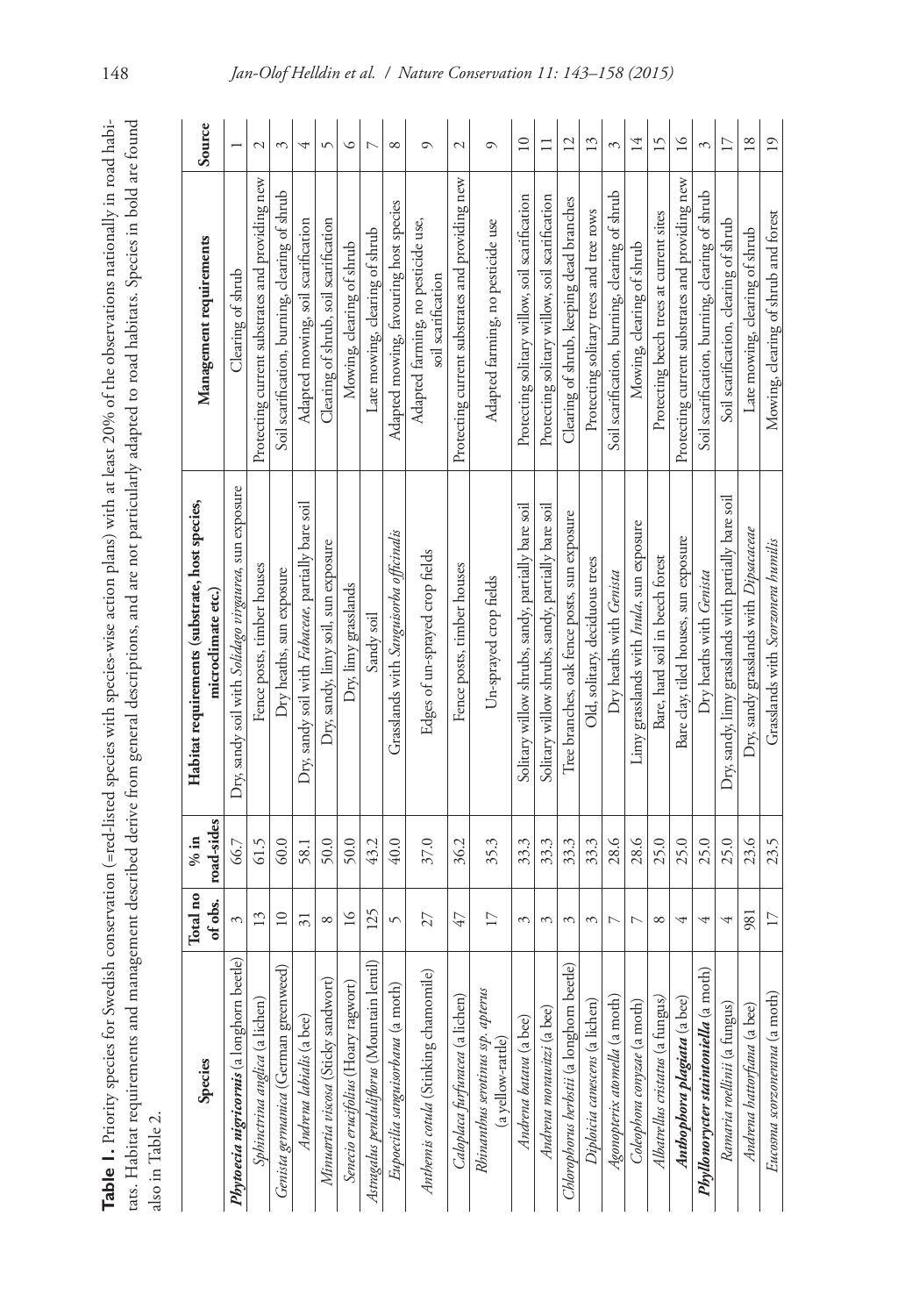| Species                                              | Total no      | of obs.   road-sides<br>$\frac{9}{6}$ in | Habitat requirements (substrate, host species,<br>microclimate etc.)                                                                                        | Management requirements                         | Source          |
|------------------------------------------------------|---------------|------------------------------------------|-------------------------------------------------------------------------------------------------------------------------------------------------------------|-------------------------------------------------|-----------------|
| Aethusa cynapium var. agrestis<br>(Fool's parsley)   | 44            | 22.7                                     | Un-sprayed crop fields                                                                                                                                      | Adapted farming, no pesticide use               | $\approx$       |
| Cyphelium trachylioides (a lichen)                   | 333           | 22.5                                     | Fence posts                                                                                                                                                 | Protecting current substrates and providing new | 2               |
| (Reverdin's blue butterfly)<br>Plebejus argyrognomon | $\frac{5}{2}$ | 22.4                                     | Small, sun exposed clearings with Astragalus glycyphyllos                                                                                                   | Late mowing, planting host species              | $\overline{21}$ |
| Canthophorus impressus (a true bug)                  | 83            | 21.7                                     | Dry grasslands with Thesium alpinum                                                                                                                         | Mowing, clearing of shrub                       | 22              |
| Exocentrus adspersus (a longhorn beetle)             | 33            | 21.2                                     | Oak branches, sun exposure                                                                                                                                  | Keeping dead branches                           | 23              |
| Lycaena helle (Violet copper butterfly)              | 105           | 21.0                                     | Grasslands and springs with Polygonum viviparum                                                                                                             | Adapted mowing                                  | 24              |
| Aphodius merdarius (a dung beetle)                   | 87            | 20.7                                     | Dry grasslands with horse dung                                                                                                                              | Mowing, providing new substrate                 | 25              |
| Cheiridium museorum (a pseudoscorpion)               | 15            | 20.0                                     | Hollow deciduous tress                                                                                                                                      | Protecting hollow trees, keeping dead wood      | $\approx$       |
| Triaxomasia caprimulgella (a moth                    |               | 20.0                                     | Hollow deciduous tress                                                                                                                                      | Protecting hollow trees                         |                 |
|                                                      |               |                                          | Sources for descriptions of requirements: 1) Nilsson 2013, 2) Hermansson and Jonsson 2011, 3) Larsson 2007, 4) Karlsson et al. 2011, 5) Mattiasson 2009, 6) |                                                 |                 |

Andersson 2006, 7) Grundström 2009, 8) Elmquist 2007, 9) Kloth 2007, 10) Johansson 2012, 11) Johansson 2013, 12) Ehnström 2006, 13) Arup 2006, 14) Lennartsson and Björklund 2014, 15) Svensson and Ryberg 2008, 16) Cederberg 2013a, 17) Nitare 1997, 18) Cederberg 2013b, 19) Björklund and Palmqvist Lennartsson and Björklund 2014, 15) Svensson and Ryberg 2008, 16) Cederberg 2013a, 17) Nitare 1997, 18) Cederberg 2013b, 19) Björklund and Palmqvist 2007, 20) Aronsson and Jonsell 1996, 21) Elmquist 2010, 22) Karlsson 2011, 23) Franc 2013, 24) Lindeborg 2014, 25) Ljungberg 2007, 26) Sandström 2007, 2007, 20) Aronsson and Jonsell 1996, 21) Elmquist 2010, 22) Karlsson 2011, 23) Franc 2013, 24) Lindeborg 2014, 25) Ljungberg 2007, 26) Sandström 2007, Andersson 2006, 7) Grundström 2009, 8) Elmquist 2007, 9) Kloth 2007, 10) Johansson 2012, 11) Johansson 2013, 12) Elmström 2006, 13) Arup 2006, 14) 27) Bengtsson 2011. 27) Bengtsson 2011.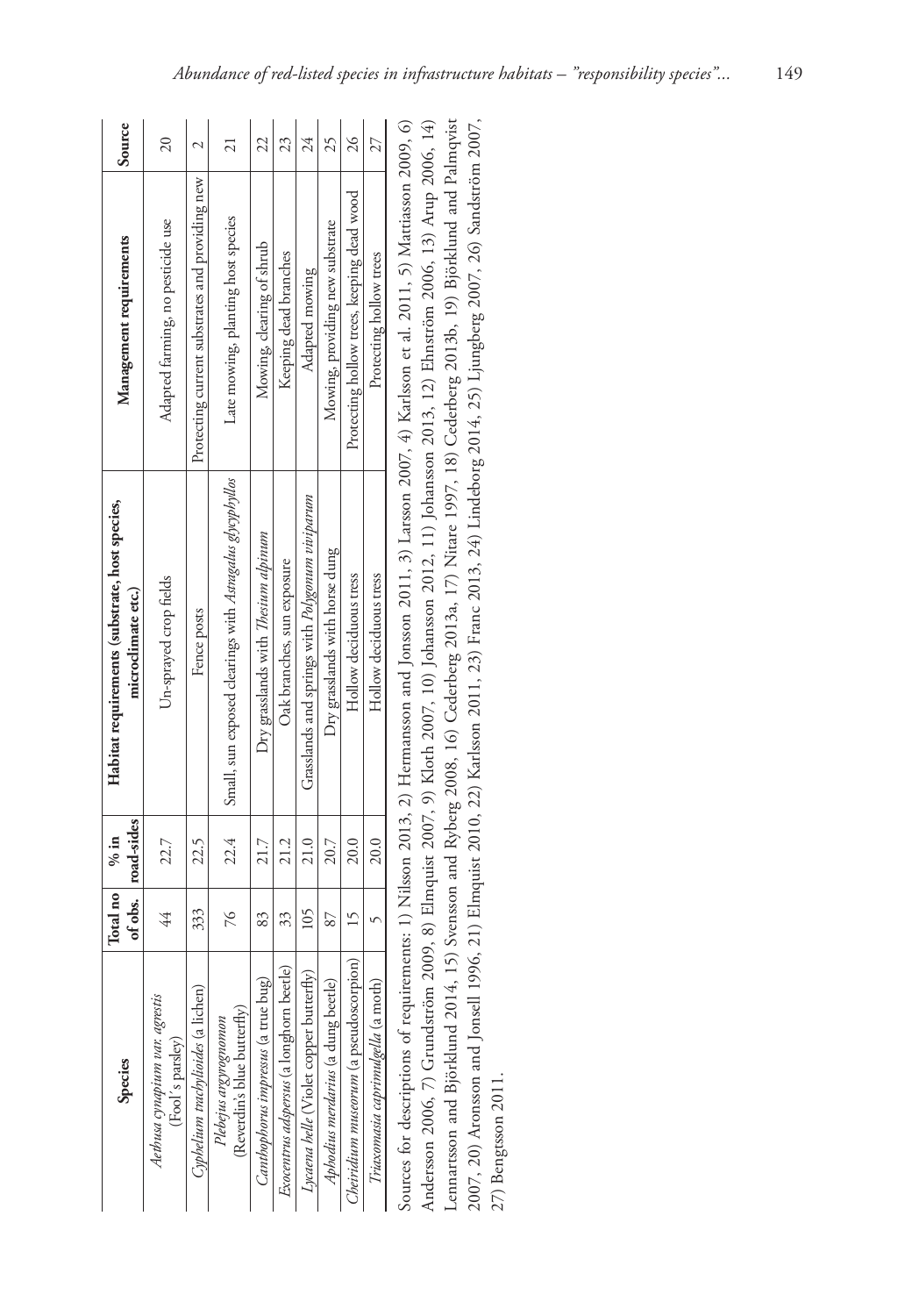**Table 2.** Priority species for Swedish conservation (=red-listed species with species-wise action plans) with at least 20% of the observations nationally in railroad habitats. Habitat requirements and management described derive from general descriptions, and are not particularly adapted to railroad habitats. Species in bold are found also in Table 1.

| <b>Species</b>                               | Total no<br>of obs. | $%$ in road-<br>sides | <b>Habitat requirements</b><br>(substrate, host species,<br>microclimate etc.) | <b>Management</b><br>requirements                       | <b>Source</b>  |
|----------------------------------------------|---------------------|-----------------------|--------------------------------------------------------------------------------|---------------------------------------------------------|----------------|
| Phyllonorycter<br>staintoniella<br>(a moth)  | 4                   | 50.0                  | Dry heaths with Genista                                                        | Soil scarification, burning,<br>clearing of shrub       | 1              |
| Syncopacma suecicella<br>(a moth)            | 4                   | 50.0                  | Dry heaths with <i>Genista</i><br><i>pilosa</i> , sun exposure                 | Soil scarification, burning,<br>clearing of shrub       | 1              |
| Mirificarma lentiginosella<br>(a moth)       | 13                  | 38.5                  | Dry heaths with Genista                                                        | Soil scarification, burning,<br>clearing of shrub       | 1              |
| Phytoecia nigricornis<br>(a longhorn beetle) | 3                   | 33.3                  | Dry, sandy soil with<br>Solidago virgaurea, sun<br>exposure                    | Clearing of shrub                                       | $\mathfrak{D}$ |
| Scythris crypta<br>(a moth)                  | 11                  | 27.3                  | Dry heaths with Genista<br><i>pilosa</i> , sun exposure                        | Soil scarification, burning,<br>clearing of shrub       |                |
| Anthophora plagiata<br>(a bee)               | $\overline{4}$      | 25.0                  | Bare clay, tiled houses,<br>sun exposure                                       | Protection of current sites,<br>providing new substrate | 3              |
| Coleophora genistae<br>(a moth)              | 5                   | 20.0                  | Dry heaths with <i>Genista</i><br>pilosa                                       | Soil scarification, burning,<br>clearing of shrub       | 1              |

Sources for descriptions of requirements: 1) Larsson 2007, 2) Nilsson 2013, 3) Cederberg 2013

Tshiguvho et al. 1999; USA: Hopwood 2008). The present study confirms these results, and consolidates the picture by showing that a number of priority species for Swedish conservation actually have a large proportion of their known sites in or near transport infrastructures. The future conservation status of these species can actually be considered to be in the hands of the road and railroad manager to a large extent. Hence, a certain commitment of the transport administration to the conservation of these species appears crucial. Adopting them as responsibility species would be one way to manifest this commitment, and to help prioritizing among conservation actions.

With the current method, a number of candidate responsibility species were identified for Swedish road and railroad management, respectively, based on the national list of action-plan red-listed species. We acknowledge that the method could be applied differently, for example with a different selection of species to be analyzed (such as all red-listed species, or the inclusion of vertebrates), or using another cut-off level than 20% for inclusion. A sensitivity analysis of the cut-off level could further inform a future selection of responsibility species and management action. Also the analysis could be applied on subsections of the infrastructure network in order to identify regional or local priorities. What species to finally adopt is a management decision that should be guided not only by the relative abundance in infrastructure habitats, but also by how well the specific requirements can be met by the infrastructure manager. Another aspect is whether certain actions serve several species; then all these species can be adopted,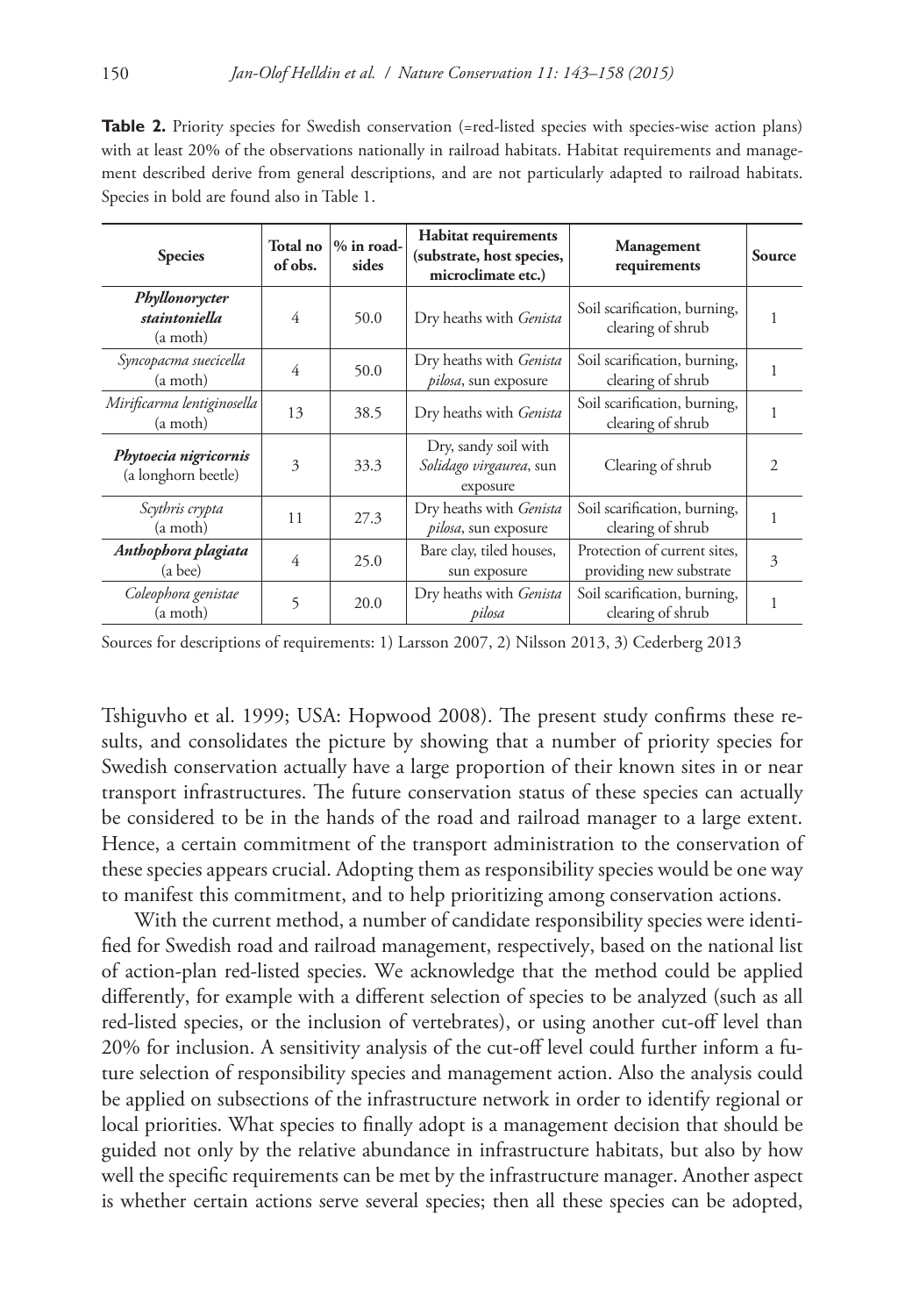also those with a lower proportion of occurrences in infrastructure habitats. Hence, supplementing methods may be needed to arrive at a final list of species. The ultimate goal should be to find cost-efficient solutions for species conservation on the national level.

Although we did not analyze the habitat and management requirements of our candidate species systematically, we believe that some patterns of relevance to infrastructure management are still evident. Most of the species require open habitats; mainly dry grassland or heathland on sandy or limy soil, or un-sprayed crop fields. Particular open-habitat requirements include *Genista*-heaths, patches of bare soil, and sun exposed trees and fence posts of un-proofed wood. The requirements indicate that a list of responsibility species will help the infrastructure manager in selecting and adapting actions.

The preference for openness among species in infrastructure habitats is indeed not surprising, but it illustrates well that the clearing of shrub encroaching into road and railroad verges that is done for traffic safety also may have a value for species conservation. The same holds for roadside mowing. If minor adjustments of the present road maintenance operations (regarding extent, frequency, timing, machinery, etc.) are needed to reach the specific management requirements stated in the respective management plan, this may be achieved to a small cost. Similarly, soil scarification could be conducted efficiently with diggers engaged for other purposes in road management. In the case of soil scarification however, care must be taken not to facilitate invasion of alien species.

Host plants for insects, for example native broom species (*Genista* sp.), can be planted or promoted in verges near the present sites of the respective species, or even be integrated in standard landscaping programs. Tree management operations in the road environment already focus on creating tree continuity, with planting of new tree rows, gradual tree replacement, and to an increasing extent leaving old trees and dead wood in place or piled in safe places (Stål and Bengtsson 2010). Also here, minor adjustments to match the needs of particular species may be achieved to a small cost. Species growing in un-sprayed crop fields seem less obvious to promote in association with road maintenance, although soil scarification conducted in distant parts of the verge may be of some help for the survival of local populations.

Preferences of responsibility species can also guide the selection of road or railroad sections or regions to focus on for habitat enhancement. For example, our results suggests that roads and railroads going through areas with sandy or limy soils are likely to have better conditions as habitat for rare species, and for the spreading of individuals from and to the surroundings. Another example is that sun exposed slopes generally provide better conditions. The habitat preferences of responsibility species may be translated into a corresponding list of responsibility habitats; such a list is likely to be an equally efficient tool in infrastructure planning. Regional differences in abundance of the responsibility species may further indicate in what management districts habitat enhancement is of higher priority.

Because of the 50 m buffer from the centerline used to define infrastructure habitat, some of the identified species may indeed not occur in the infrastructure corridor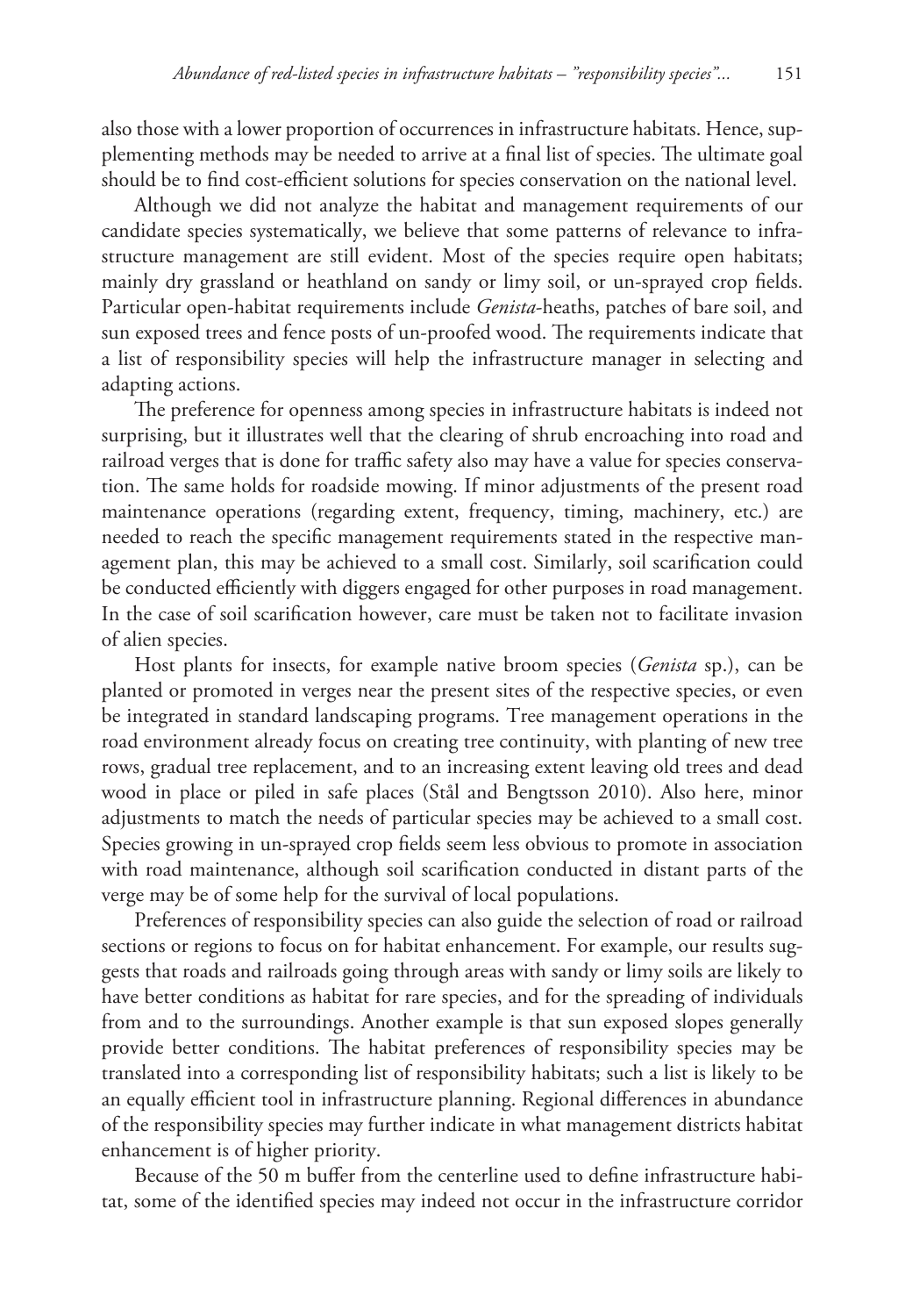as such, but only by coincidence have their last residences near infrastructure. The current method cannot be used to identify these species, but must be complemented by field visits. For such species, the management of the actual verges may not be critical, but rather that special attention is paid during ordinary road or railroad maintenance and upgrading, so that the sites are not spoiled by mistake. Hence, also here the responsibility species concept can potentially aid the choice of action.

When providing habitat for animals in the vicinity of roads and railroads, clearly the risk of creating ecological traps (e.g. Schlaepfer et al. 2002) must be considered. Amphibians and reptiles as well as mid-sized and large mammals can experience high levels of traffic mortality (Fahrig and Rytwiski 2009), and accordingly we have not included vertebrates in our study. Concerning insects however, available research suggests that traffic mortality rarely has effect on the population level (Munguira and Thomas 1992, Hopwood 2008, but see Weidemann and Reich 1995), and that the benefits from infrastructure habitats outweigh the hazard from passing vehicles (Thomas et al. 2002, Hopwood 2013, Skorka et al. 2013), but the matter deserves further study. We suggest that the hazard will be minimized by directing habitat improvement or creation to low traffic infrastructure, or to the parts of the infrastructure corridor that is most distant from the traffic.

One management action required for all the listed species is keeping track of the population development, both in and outside infrastructure habitats. Data on how the relative importance of infrastructure habitats develops with time may justify revision of the responsibility species list, and also give insight in the success of measures taken to conserve the species in different habitats.

Our results illustrate the importance of infrastructure habitats in relation to other habitats in the landscape, and hence points at the necessity for transport administrations to be integrated in nature conservation on the landscape scale. With "the centerpiece of conservation" (sensu Forman et al. 2003) in their hands, infrastructure managers may even function as catalysts for cross-administrational conservation efforts. Effective partnerships are essential. A conservation responsibility should not be misinterpreted as a duty for a single party, or an opportunity for other administrative entities to resign.

In the present case, crowd-sourced species observation appeared to be a useful data source. Despite the obvious drawback of lack of systematic sampling design in this type of data collection, the extensive spatial coverage and large number of observations still make them an interesting potential (Snäll et al. 2011). One limitation in the present study is that the method chosen to identify what may be labeled "infrastructure species" only took state owned roads into consideration. Privately owned roads add up to more than 75% of all roads in Sweden (Swedish Transport Administration 2014), most of them small, unpaved, and well dispersed in the landscape. Hence, some species not identified as candidate species for the STA´s responsibility may well depend on the management of minor roads (Tikka et al. 2000).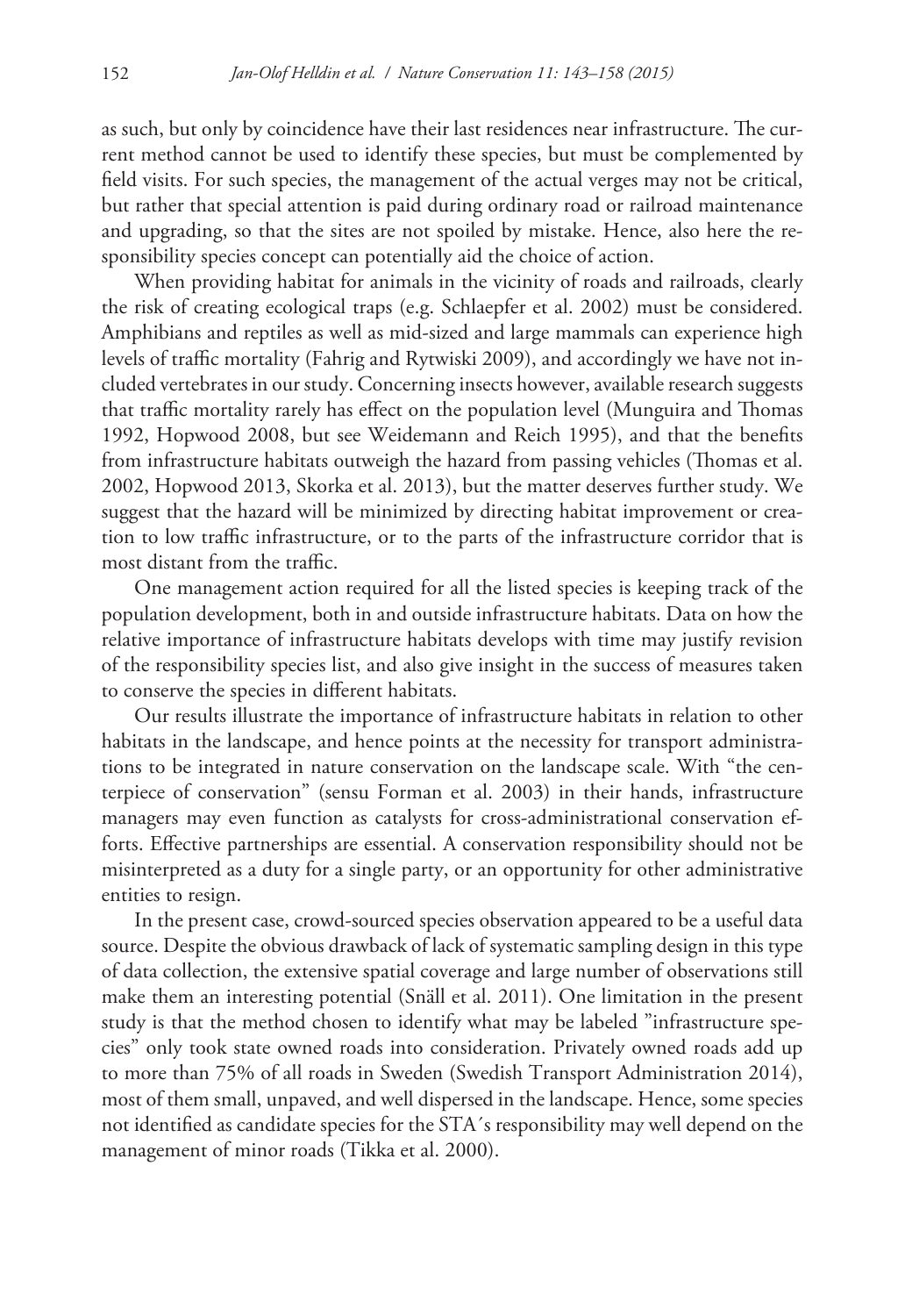## **Conclusions**

We consider the responsibility species concept to be a potentially useful tool for setting priorities for the STA´s action to contribute in the conservation of endangered species. The described method could be used to point out a number of candidate responsibility species, and to outline important management actions. The most immediate action needs to be directed to and near the remaining sites of a limited number of species. In the longer term, the specific habitat and management requirements of responsibility species may help indicating road or railroad stretches or regions where an adapted management can effectively create new habitat for threatened infrastructure species. Put in a larger perspective, our study points out the crucial role that transportation administrations may have in landscape-scale nature conservation.

## **Acknowledgements**

We thank The Swedish Species Information Centre and especially Oskar Kindvall for providing data, Åsa Hedin at the Swedish Biodiversity Centre for contributing in the analyses, and The Swedish Transport Administration for the funding of the project.

## **References**

- Andersson S (2006) Åtgärdsprogram för bevarande av flikstånds 2005-2010. Swedish Environmental Protection Agency report no. 5545. Naturvårdsverket, Stockholm, Sweden. [http://](http://www.naturvardsverket.se/Nerladdningssida/?fileType=pdf&pid=3166&downloadUrl=/Documents/publikationer/620-5545-3.pdf) [www.naturvardsverket.se/Nerladdningssida/?fileType=pdf&pid=3166&downloadUrl=/](http://www.naturvardsverket.se/Nerladdningssida/?fileType=pdf&pid=3166&downloadUrl=/Documents/publikationer/620-5545-3.pdf) [Documents/publikationer/620-5545-3.pdf](http://www.naturvardsverket.se/Nerladdningssida/?fileType=pdf&pid=3166&downloadUrl=/Documents/publikationer/620-5545-3.pdf)
- Aronsson M, Jonsell L (1996) *Aethusa cynapium* var. *agrestis*, liten vildpersilja. Species fact sheet from the Swedish Species Information Centre. Artdatabanken/SLU, Uppsala, Sweden. [http://www.artfakta.se/artfaktablad/Aethusa\\_Cynapium\\_Var\\_Agrestis\\_10.pdf](http://www.artfakta.se/artfaktablad/Aethusa_Cynapium_Var_Agrestis_10.pdf)
- Arup U (2006) Åtgärdsprogram för bevarande av skorpdagglav. Swedish Environmental Protection Agency report no. 5560. Naturvårdsverket, Stockholm, Sweden. [http://www.](http://www.naturvardsverket.se/Nerladdningssida/?fileType=pdf&pid=3181&downloadUrl=/Documents/publikationer/620-5560-7.pdf) [naturvardsverket.se/Nerladdningssida/?fileType=pdf&pid=3181&downloadUrl=/Docu](http://www.naturvardsverket.se/Nerladdningssida/?fileType=pdf&pid=3181&downloadUrl=/Documents/publikationer/620-5560-7.pdf)[ments/publikationer/620-5560-7.pdf](http://www.naturvardsverket.se/Nerladdningssida/?fileType=pdf&pid=3181&downloadUrl=/Documents/publikationer/620-5560-7.pdf)
- Bengtsson BÅ (2011) *Triaxomasia caprimulgella*, hålträdssvampmal. Species fact sheet from the Swedish Species Information Centre. Artdatabanken/SLU, Uppsala, Sweden. [http://www.](http://www.artfakta.se/artfaktablad/Triaxomasia_Caprimulgella_101921.pdf) [artfakta.se/artfaktablad/Triaxomasia\\_Caprimulgella\\_101921.pdf](http://www.artfakta.se/artfaktablad/Triaxomasia_Caprimulgella_101921.pdf)
- Björklund J-O, Palmqvist G (2007) Åtgärdsprogram för småfjärilar på slåtteräng 2007–2011. Swedish Environmental Protection Agency report no. 5732. Naturvårdsverket, Stockholm, Sweden. [http://www.naturvardsverket.se/Nerladdningssida/?fileType=pdf&pid=3338&do](http://www.naturvardsverket.se/Nerladdningssida/?fileType=pdf&pid=3338&downloadUrl=/Documents/publikationer/620-5732-4.pdf) [wnloadUrl=/Documents/publikationer/620-5732-4.pdf](http://www.naturvardsverket.se/Nerladdningssida/?fileType=pdf&pid=3338&downloadUrl=/Documents/publikationer/620-5732-4.pdf)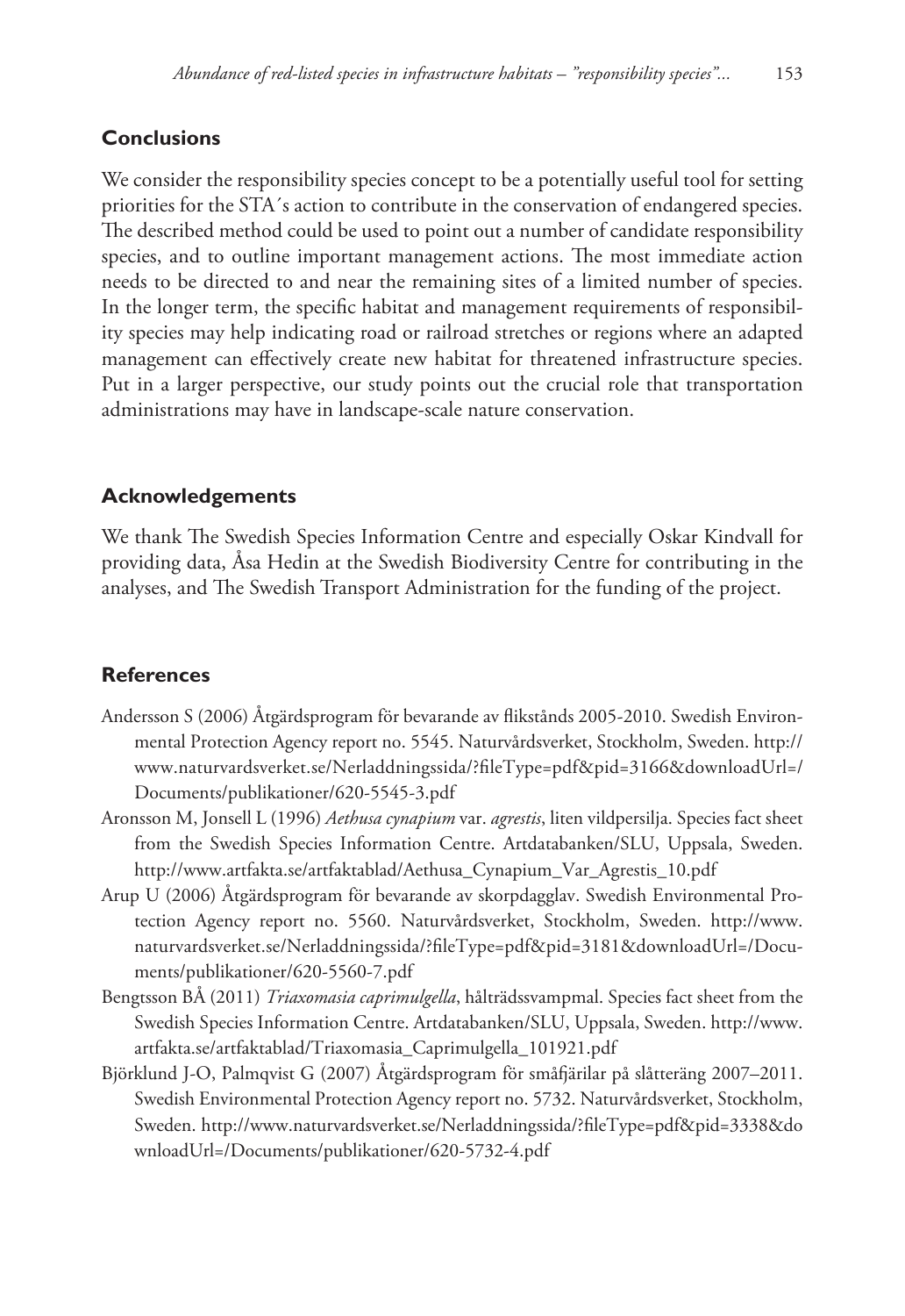- Cederberg B (2013a) *Anthophora plagiata*, humlepälsbi. Species fact sheet from the Swedish Species Information Centre. Artdatabanken/SLU, Uppsala, Sweden. [http://www.artfakta.](http://www.artfakta.se/artfaktablad/Anthophora_Plagiata_102689.pdf) [se/artfaktablad/Anthophora\\_Plagiata\\_102689.pdf](http://www.artfakta.se/artfaktablad/Anthophora_Plagiata_102689.pdf)
- Cederberg B (2013b) *Andrena hattorfiana*, väddsandbi. Species fact sheet from the Swedish Species Information Centre. Artdatabanken/SLU, Uppsala, Sweden. [http://www.artfakta.](http://www.artfakta.se/Artfaktablad/Andrena_Hattorfiana_102668.pdf) [se/Artfaktablad/Andrena\\_Hattorfiana\\_102668.pdf](http://www.artfakta.se/Artfaktablad/Andrena_Hattorfiana_102668.pdf)
- Dunn EH, Hussell DJT, Welsh DA (1999) Priority-setting tool applied to Canada's landbirds based on concern and responsibility for species. Conservation Biology 13: 1404–1415. [doi: 10.1046/j.1523-1739.1999.98400.x](http://dx.doi.org/10.1046/j.1523-1739.1999.98400.x)
- Ehnström B (2006) Åtgärdsprogram för skalbaggar på skogslind. Swedish Environmental Protection Agency report no. 5552. Naturvårdsverket, Stockholm, Sweden. [http://www.](http://www.naturvardsverket.se/Nerladdningssida/?fileType=pdf&pid=3173&downloadUrl=/Documents/publikationer/620-5552-6.pdf) [naturvardsverket.se/Nerladdningssida/?fileType=pdf&pid=3173&downloadUrl=/Docu](http://www.naturvardsverket.se/Nerladdningssida/?fileType=pdf&pid=3173&downloadUrl=/Documents/publikationer/620-5552-6.pdf)[ments/publikationer/620-5552-6.pdf](http://www.naturvardsverket.se/Nerladdningssida/?fileType=pdf&pid=3173&downloadUrl=/Documents/publikationer/620-5552-6.pdf)
- Elmquist H (2007) Åtgärdsprogram för bevarande av blodtoppblomvecklare. Swedish Environmental Protection Agency report no. 5690. Naturvårdsverket, Stockholm, Sweden. [http://www.naturvardsverket.se/Nerladdningssida/?fileType=pdf&pid=3299&downloa](http://www.naturvardsverket.se/Nerladdningssida/?fileType=pdf&pid=3299&downloadUrl=/Documents/publikationer/620-5690-5.pdf)[dUrl=/Documents/publikationer/620-5690-5.pdf](http://www.naturvardsverket.se/Nerladdningssida/?fileType=pdf&pid=3299&downloadUrl=/Documents/publikationer/620-5690-5.pdf)
- Elmquist H (2010) Åtgärdsprogram för kronärtsblåvinge 2009–2013. Swedish Environmental Protection Agency report no. 6314. Naturvårdsverket, Stockholm, Sweden. [http://](http://www.naturvardsverket.se/Nerladdningssida/?fileType=pdf&pid=3622&downloadUrl=/Documents/publikationer/978-91-620-6314-6.pdf) [www.naturvardsverket.se/Nerladdningssida/?fileType=pdf&pid=3622&downloadUrl=/](http://www.naturvardsverket.se/Nerladdningssida/?fileType=pdf&pid=3622&downloadUrl=/Documents/publikationer/978-91-620-6314-6.pdf) [Documents/publikationer/978-91-620-6314-6.pdf](http://www.naturvardsverket.se/Nerladdningssida/?fileType=pdf&pid=3622&downloadUrl=/Documents/publikationer/978-91-620-6314-6.pdf)
- Eversham BC, Telfer MG (1994) Conservation value of roadside verges for stenotopic heathland Carabidae: corridors or refugia? Biodiversity & Conservation 3: 538–545.
- Fahrig L, Rytwinski T (2009) Effects of roads on animal abundance: an empirical review and synthesis. Ecology and Society 14: 21.<http://www.ecologyandsociety.org/vol14/iss1/art21/>
- Forman RTT, Sperling D, Bissonette JA, Clevenger AP, Cutshall CD, Dale VH, Fahrig L, France R, Goldman CR, Haenue K, Jones JA, Swanson FJ, Turrentine T, Winter TC (2003) Road ecology – Science and solutions. Island Press, Washington, USA.
- Franc N (2013) Åtgärdsprogram för långhorningar i hassel och klen ek 2013–2017. Swedish Environmental Protection Agency report no. 6548. Naturvårdsverket, Stockholm, Sweden. [http://www.naturvardsverket.se/Nerladdningssida/?fileType=pdf&pid=7413&downloa](http://www.naturvardsverket.se/Nerladdningssida/?fileType=pdf&pid=7413&downloadUrl=/Documents/publikationer6400/978-91-620-6548-5.pdf)[dUrl=/Documents/publikationer6400/978-91-620-6548-5.pdf](http://www.naturvardsverket.se/Nerladdningssida/?fileType=pdf&pid=7413&downloadUrl=/Documents/publikationer6400/978-91-620-6548-5.pdf)
- Grundström S (2009) Åtgärdsprogram för smällvedel 2009–2012. Swedish Environmental Protection Agency report no. 5948. Naturvårdsverket, Stockholm, Sweden. [http://www.](http://www.naturvardsverket.se/Nerladdningssida/?fileType=pdf&pid=3547&downloadUrl=/Documents/publikationer/978-91-620-5948-4.pdf) [naturvardsverket.se/Nerladdningssida/?fileType=pdf&pid=3547&downloadUrl=/Do](http://www.naturvardsverket.se/Nerladdningssida/?fileType=pdf&pid=3547&downloadUrl=/Documents/publikationer/978-91-620-5948-4.pdf)[cuments/publikationer/978-91-620-5948-4.pdf](http://www.naturvardsverket.se/Nerladdningssida/?fileType=pdf&pid=3547&downloadUrl=/Documents/publikationer/978-91-620-5948-4.pdf)
- Gärdenfors U (2000) Rödlistade arter i Sverige 2000 [The 2000 Red List of Swedish Species]. Artdatabanken/SLU, Uppsala, Sweden.
- Gärdenfors U (2003) Slutrapport från uppdraget Analys, prioritering och gruppering av rödlistade arter för åtgärdsprogram. Swedish Species Information Centre Dnr dha 116/02 2.3. Artdatabanken/SLU, Uppsala, Sweden.
- Hermansson J, Jonsson F (2011) Åtgärdsprogram för bevarande av hotade lavar på kulturved i odlingslandskapet 2011–2016. Swedish Environmental Protection Agency report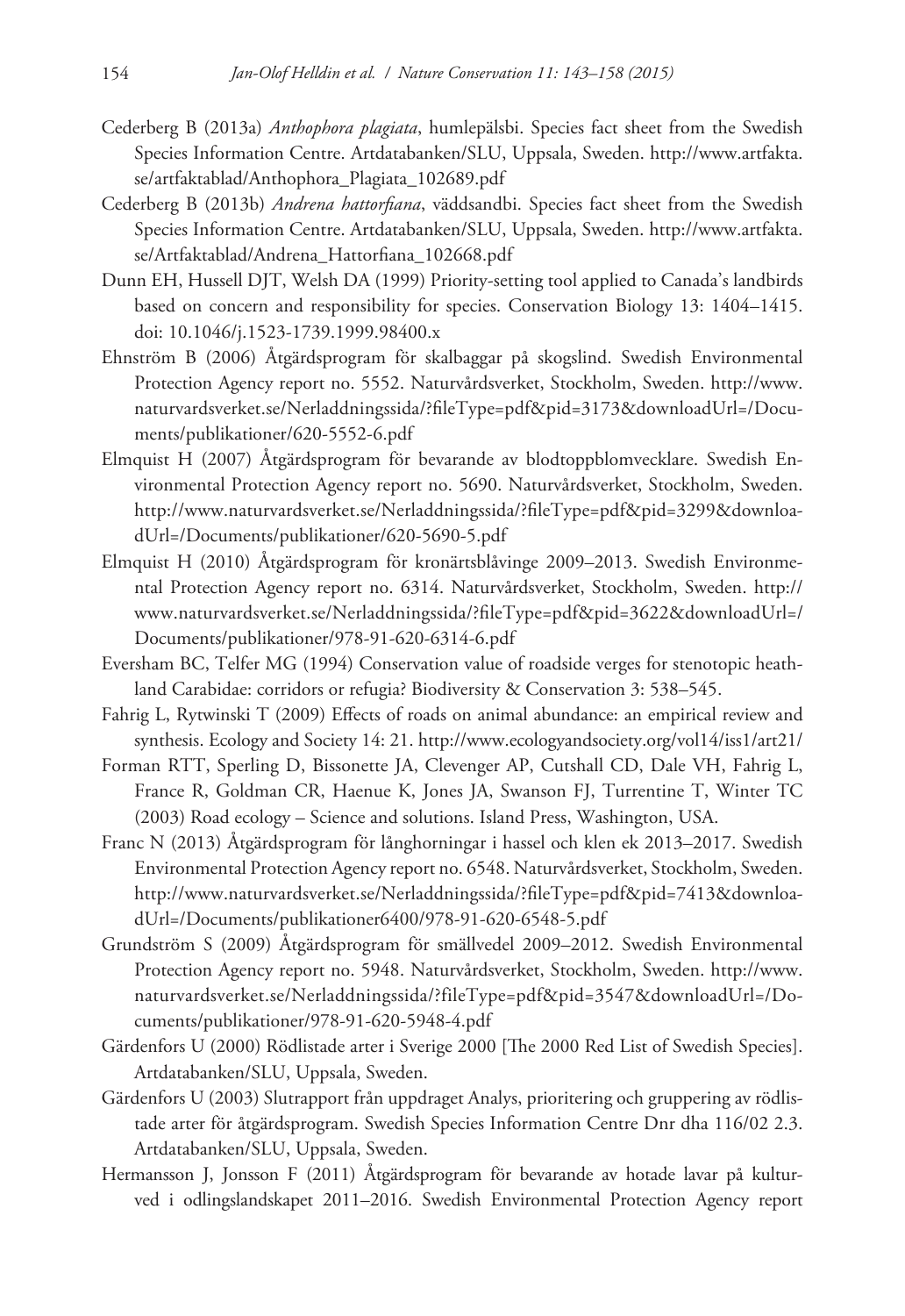no. 6439. Naturvårdsverket, Stockholm, Sweden. [http://www.naturvardsverket.se/Ne](http://www.naturvardsverket.se/Nerladdningssida/?fileType=pdf&pid=3747&downloadUrl=/Documents/publikationer6400/978-91-620-6439-6.pdf) [rladdningssida/?fileType=pdf&pid=3747&downloadUrl=/Documents/publikation](http://www.naturvardsverket.se/Nerladdningssida/?fileType=pdf&pid=3747&downloadUrl=/Documents/publikationer6400/978-91-620-6439-6.pdf)[er6400/978-91-620-6439-6.pdf](http://www.naturvardsverket.se/Nerladdningssida/?fileType=pdf&pid=3747&downloadUrl=/Documents/publikationer6400/978-91-620-6439-6.pdf)

- Huijser MP, Clevenger AP (2006) Habitat and corridor function of rights-of-way. In: Davenport J, Davenport JL (Eds) The ecology of transportation: Managing mobility for the environment. Springer, Dordrecht, the Netherlands, 233–254.
- Hopwood JL (2008) The contribution of roadside grassland restorations to native bee conservation. Biological Conservation 141: 2632–2640. [doi: 10.1016/j.biocon.2008.07.026](http://dx.doi.org/10.1016/j.biocon.2008.07.026)
- Hopwood J (2013) Roadsides as habitat for pollinators: Management to support bees and butterflies. In: Proceedings of the 2013 International Conference on Ecology and Transportation, Scottsdale (Arizona), June 2013. [http://www.icoet.net/ICOET\\_2013/documents/](http://www.icoet.net/ICOET_2013/documents/papers/ICOET2013_Paper403C_Hopwood.pdf) [papers/ICOET2013\\_Paper403C\\_Hopwood.pdf](http://www.icoet.net/ICOET_2013/documents/papers/ICOET2013_Paper403C_Hopwood.pdf)
- Johansson N (2012) *Andrena batava*, batavsandbi. Species fact sheet from the Swedish Species Information Centre. Artdatabanken/SLU, Uppsala, Sweden. [http://www.artfakta.se/Art](http://www.artfakta.se/Artfaktablad/Andrena_Batava_103096.pdf)[faktablad/Andrena\\_Batava\\_103096.pdf](http://www.artfakta.se/Artfaktablad/Andrena_Batava_103096.pdf)
- Johansson N (2013) *Andrena morawitzi*, fältsandbi. Species fact sheet from the Swedish Species Information Centre. Artdatabanken/SLU, Uppsala, Sweden. [http://www.artfakta.se/](http://www.artfakta.se/Artfaktablad/Andrena_Morawitzi_103125.pdf) [Artfaktablad/Andrena\\_Morawitzi\\_103125.pdf](http://www.artfakta.se/Artfaktablad/Andrena_Morawitzi_103125.pdf)
- Jooss R, Geissler-Strobel S, Trautner J, Hermann G, Kaule G (2009) 'Conservation responsibilities' of municipalities for target species – Prioritizing conservation by assigning responsibilities to municipalities in Baden-Wuerttemberg, Germany. Landscape and Urban Planning 93: 218–228. [doi: 10.1016/j.landurbplan.2009.07.009](http://dx.doi.org/10.1016/j.landurbplan.2009.07.009)
- Karlsson T (2011) Åtgärdsprogram för spindelörtskinnbagge 2012–2016. Swedish Environmental Protection Agency report no. 6478. Naturvårdsverket, Stockholm, Sweden. [http://](http://www.naturvardsverket.se/Nerladdningssida/?fileType=pdf&pid=3786&downloadUrl=/Documents/publikationer6400/978-91-620-6478-5.pdf) [www.naturvardsverket.se/Nerladdningssida/?fileType=pdf&pid=3786&downloadUrl=/](http://www.naturvardsverket.se/Nerladdningssida/?fileType=pdf&pid=3786&downloadUrl=/Documents/publikationer6400/978-91-620-6478-5.pdf) [Documents/publikationer6400/978-91-620-6478-5.pdf](http://www.naturvardsverket.se/Nerladdningssida/?fileType=pdf&pid=3786&downloadUrl=/Documents/publikationer6400/978-91-620-6478-5.pdf)
- Karlsson T, Larsson K, Björklund J-O (2011) Åtgärdsprogram för vildbin och småfjärilar på torräng 2011–2016. Swedish Environmental Protection Agency report no. 6441. Naturvårdsverket, Stockholm, Sweden. [http://www.naturvardsverket.se/Ner](http://www.naturvardsverket.se/Nerladdningssida/?fileType=pdf&pid=3749&downloadUrl=/Documents/publikationer6400/978-91-620-6441-9.pdf)[laddningssida/?fileType=pdf&pid=3749&downloadUrl=/Documents/publikatio](http://www.naturvardsverket.se/Nerladdningssida/?fileType=pdf&pid=3749&downloadUrl=/Documents/publikationer6400/978-91-620-6441-9.pdf)[ner6400/978-91-620-6441-9.pdf](http://www.naturvardsverket.se/Nerladdningssida/?fileType=pdf&pid=3749&downloadUrl=/Documents/publikationer6400/978-91-620-6441-9.pdf)
- Kloth J-H (2007) Åtgärdsprogram för bevarande av hotade åkerogräs. Swedish Environmental Protection Agency report no. 5659. Naturvårdsverket, Stockholm, Sweden. [http://](http://www.naturvardsverket.se/Nerladdningssida/?fileType=pdf&pid=3269&downloadUrl=/Documents/publikationer/620-5659-X.pdf) [www.naturvardsverket.se/Nerladdningssida/?fileType=pdf&pid=3269&downloadUrl=/](http://www.naturvardsverket.se/Nerladdningssida/?fileType=pdf&pid=3269&downloadUrl=/Documents/publikationer/620-5659-X.pdf) [Documents/publikationer/620-5659-X.pdf](http://www.naturvardsverket.se/Nerladdningssida/?fileType=pdf&pid=3269&downloadUrl=/Documents/publikationer/620-5659-X.pdf)
- Koivula MJ, Kotze DJ, Salokannel J (2005) Beetles (Coleoptera) in central reservations of three highway roads around city of Helsinki, Finland. Annales Zoologici Fennici 42: 615–626.
- Larsson O (2006) Ansvarsarter i Norrbottens län En analys av ansvarsartsbegreppet och norrbottniska exempel. Norrbotten County Administration report no. 6/2006. Länsstyrelsen i Norrbottens län, Luleå, Sweden. [http://www.lansstyrelsen.se/norrbotten/SiteCollecti](http://www.lansstyrelsen.se/norrbotten/SiteCollectionDocuments/Sv/publikationer/djur%20och%20natur/Hotade%20v%C3%A4xter%20och%20djur/6_2006_Ansvarsarter_NB_lan.pdf)[onDocuments/Sv/publikationer/djur%20och%20natur/Hotade%20v%C3%A4xter%20](http://www.lansstyrelsen.se/norrbotten/SiteCollectionDocuments/Sv/publikationer/djur%20och%20natur/Hotade%20v%C3%A4xter%20och%20djur/6_2006_Ansvarsarter_NB_lan.pdf) [och%20djur/6\\_2006\\_Ansvarsarter\\_NB\\_lan.pdf](http://www.lansstyrelsen.se/norrbotten/SiteCollectionDocuments/Sv/publikationer/djur%20och%20natur/Hotade%20v%C3%A4xter%20och%20djur/6_2006_Ansvarsarter_NB_lan.pdf)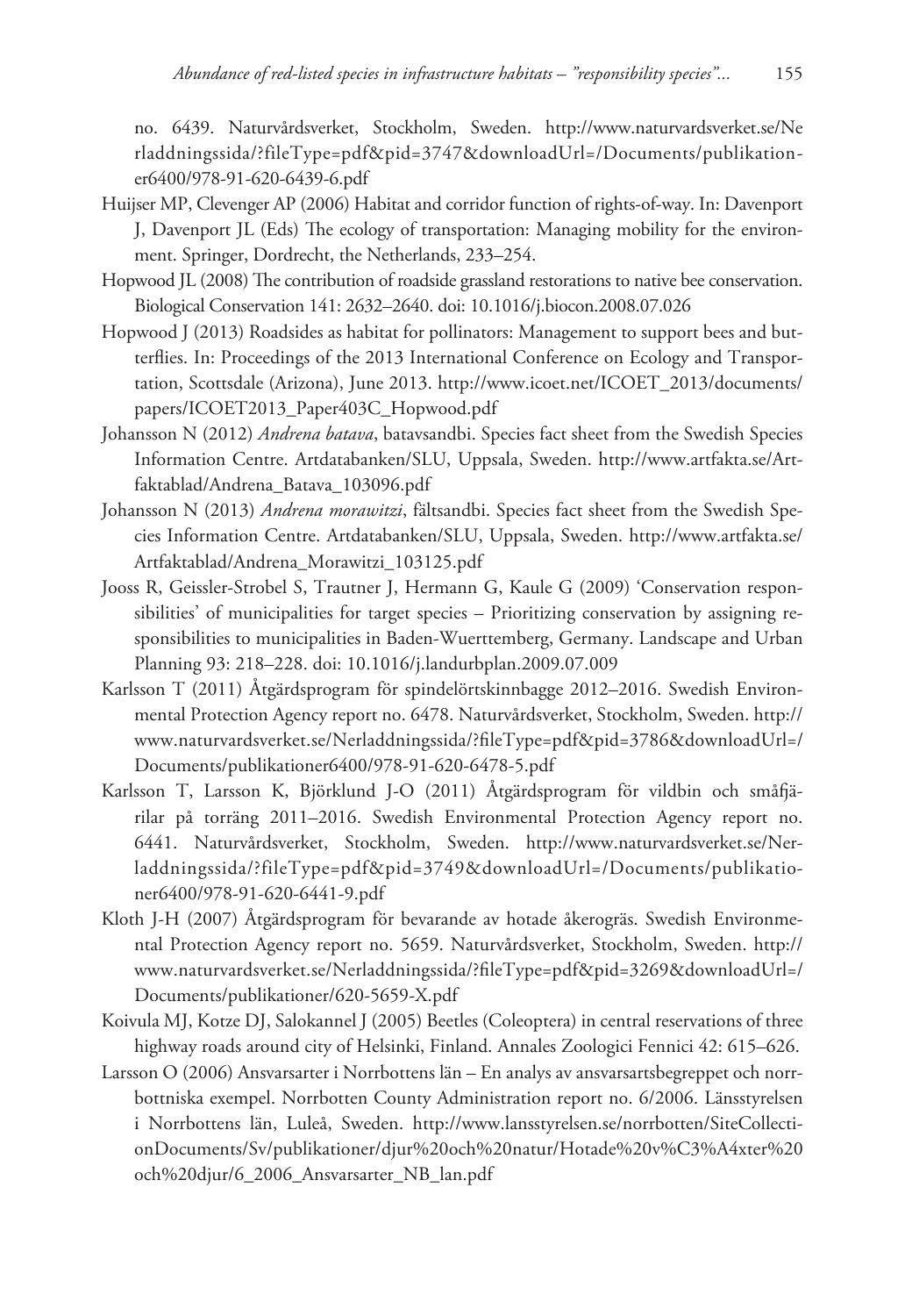- Larsson K (2007) Åtgärdsprogram för nålginst, tysk ginst och ginstlevande fjärilar 2007–2011. Swedish Environmental Protection Agency report no. 5731. Naturvårdsverket, Stockholm, Sweden. [http://www.naturvardsverket.se/Nerladdningssida/?fileType=pdf&pid=3337&](http://www.naturvardsverket.se/Nerladdningssida/?fileType=pdf&pid=3337&downloadUrl=/Documents/publikationer/620-5731-6.pdf) [downloadUrl=/Documents/publikationer/620-5731-6.pdf](http://www.naturvardsverket.se/Nerladdningssida/?fileType=pdf&pid=3337&downloadUrl=/Documents/publikationer/620-5731-6.pdf)
- Larsson M, Knöppel A (2009) Biologisk mångfald på spåren Zoologisk och botanisk inventering av järnvägsmiljöer med fokus på hotade arter, skötsel och framtidsperspektiv. Swedish Railroad Administration report. Banverket, Borlänge, Sweden. [http://www.trafikverket.se/](http://www.trafikverket.se/PageFiles/28693/biologisk_mangfald_pa_sparen.pdf) [PageFiles/28693/biologisk\\_mangfald\\_pa\\_sparen.pdf](http://www.trafikverket.se/PageFiles/28693/biologisk_mangfald_pa_sparen.pdf)
- Lennartsson T (2010) En analys av åtgärdsprogram för hotade arter i jordbrukslandskapet. Swedish Environmental Protection Agency report no. 6356. Naturvårdsverket, Stockholm, Sweden. [http://www.naturvardsverket.se/Nerladdningssida/?fileType=pdf&pid=3663&](http://www.naturvardsverket.se/Nerladdningssida/?fileType=pdf&pid=3663&downloadUrl=/Documents/publikationer/978-91-620-6356-6.pdf) [downloadUrl=/Documents/publikationer/978-91-620-6356-6.pdf](http://www.naturvardsverket.se/Nerladdningssida/?fileType=pdf&pid=3663&downloadUrl=/Documents/publikationer/978-91-620-6356-6.pdf)
- Lennartsson T, Björklund J-O (2014) Åtgärdsprogram för hotade insekter på krisslor, 2014– 2018. Swedish Environmental Protection Agency report no. 6632. Naturvårdsverket, Stockholm, Sweden. [http://www.naturvardsverket.se/Nerladdningssida/?fileType=pd](http://www.naturvardsverket.se/Nerladdningssida/?fileType=pdf&pid=13986&downloadUrl=/Documents/publikationer6400/978-91-620-6632-1.pdf)[f&pid=13986&downloadUrl=/Documents/publikationer6400/978-91-620-6632-1.pdf](http://www.naturvardsverket.se/Nerladdningssida/?fileType=pdf&pid=13986&downloadUrl=/Documents/publikationer6400/978-91-620-6632-1.pdf)
- Lindeborg M (2014) Åtgärdsprogram för violett guldvinge 2014-2018. Swedish Environmental Protection Agency report no. 6603. Naturvårdsverket, Stockholm, Sweden. [http://](http://www.naturvardsverket.se/Nerladdningssida/?fileType=pdf&pid=11831&downloadUrl=/Documents/publikationer6400/978-91-620-6603-1.pdf) [www.naturvardsverket.se/Nerladdningssida/?fileType=pdf&pid=11831&downloadUrl=/](http://www.naturvardsverket.se/Nerladdningssida/?fileType=pdf&pid=11831&downloadUrl=/Documents/publikationer6400/978-91-620-6603-1.pdf) [Documents/publikationer6400/978-91-620-6603-1.pdf](http://www.naturvardsverket.se/Nerladdningssida/?fileType=pdf&pid=11831&downloadUrl=/Documents/publikationer6400/978-91-620-6603-1.pdf)
- Ljungberg H (2007) Åtgärdsprogram för dynglevande skalbaggar 2007–2011. Swedish Environmental Protection Agency report no. 5689. Naturvårdsverket, Stockholm, Sweden. [http://www.naturvardsverket.se/Nerladdningssida/?fileType=pdf&pid=3298&downloa](http://www.naturvardsverket.se/Nerladdningssida/?fileType=pdf&pid=3298&downloadUrl=/Documents/publikationer/620-5689-1.pdf)[dUrl=/Documents/publikationer/620-5689-1.pdf](http://www.naturvardsverket.se/Nerladdningssida/?fileType=pdf&pid=3298&downloadUrl=/Documents/publikationer/620-5689-1.pdf)
- Mattiasson G (2009) Åtgärdsprogram för sandnörel 2009–2014. Swedish Environmental Protection Agency report no. 5949. Naturvårdsverket, Stockholm, Sweden. [http://www.](http://www.naturvardsverket.se/Nerladdningssida/?fileType=pdf&pid=3548&downloadUrl=/Documents/publikationer/978-91-620-5949-1.pdf) [naturvardsverket.se/Nerladdningssida/?fileType=pdf&pid=3548&downloadUrl=/Do](http://www.naturvardsverket.se/Nerladdningssida/?fileType=pdf&pid=3548&downloadUrl=/Documents/publikationer/978-91-620-5949-1.pdf)[cuments/publikationer/978-91-620-5949-1.pdf](http://www.naturvardsverket.se/Nerladdningssida/?fileType=pdf&pid=3548&downloadUrl=/Documents/publikationer/978-91-620-5949-1.pdf)
- Munguira ML, Thomas JA (1992) Use of road verges by butterfly and burnet populations, and the effect of roads on adult dispersal and mortality. Journal of Applied Ecology 29: 316–329. [doi: 10.2307/2404501](http://dx.doi.org/10.2307/2404501)
- Nilsson SG (2013) Åtgärdsprogram för gullrisbock, 2013-2015. Swedish Environmental Protection Agency report no. 6583. Naturvårdsverket, Stockholm, Sweden. [http://www.](http://www.naturvardsverket.se/Nerladdningssida/?fileType=pdf&pid=9662&downloadUrl=/Documents/publikationer6400/978-91-620-6583-5.pdf) [naturvardsverket.se/Nerladdningssida/?fileType=pdf&pid=9662&downloadUrl=/Do](http://www.naturvardsverket.se/Nerladdningssida/?fileType=pdf&pid=9662&downloadUrl=/Documents/publikationer6400/978-91-620-6583-5.pdf)[cuments/publikationer6400/978-91-620-6583-5.pdf](http://www.naturvardsverket.se/Nerladdningssida/?fileType=pdf&pid=9662&downloadUrl=/Documents/publikationer6400/978-91-620-6583-5.pdf)
- Nitare J (1997) *Ramaria roellinii*, stäppfingersvamp. Species fact sheet from the Swedish Species Information Centre. Artdatabanken/SLU, Uppsala, Sweden. [http://www.artfakta.se/](http://www.artfakta.se/artfaktablad/Ramaria_Roellinii_1356.pdf) [artfaktablad/Ramaria\\_Roellinii\\_1356.pdf](http://www.artfakta.se/artfaktablad/Ramaria_Roellinii_1356.pdf)
- Persson TS (1995) Management of roadside verges: vegetation changes and species diversity. PhD Thesis. Swedish University of Agricultural Sciences, Uppsala, Sweden.
- Reck H, Walter R, Osinski E, Heinl T, Kaule G (1996) Räumlich differenzierte Schutzprioritäten für den Arten und Biotopschutz in Baden-Württemberg (Zielartenkonzept). Institut für Landschaftsplanung und Ökologie, Universität Stuttgart, Stuttgart, Germany.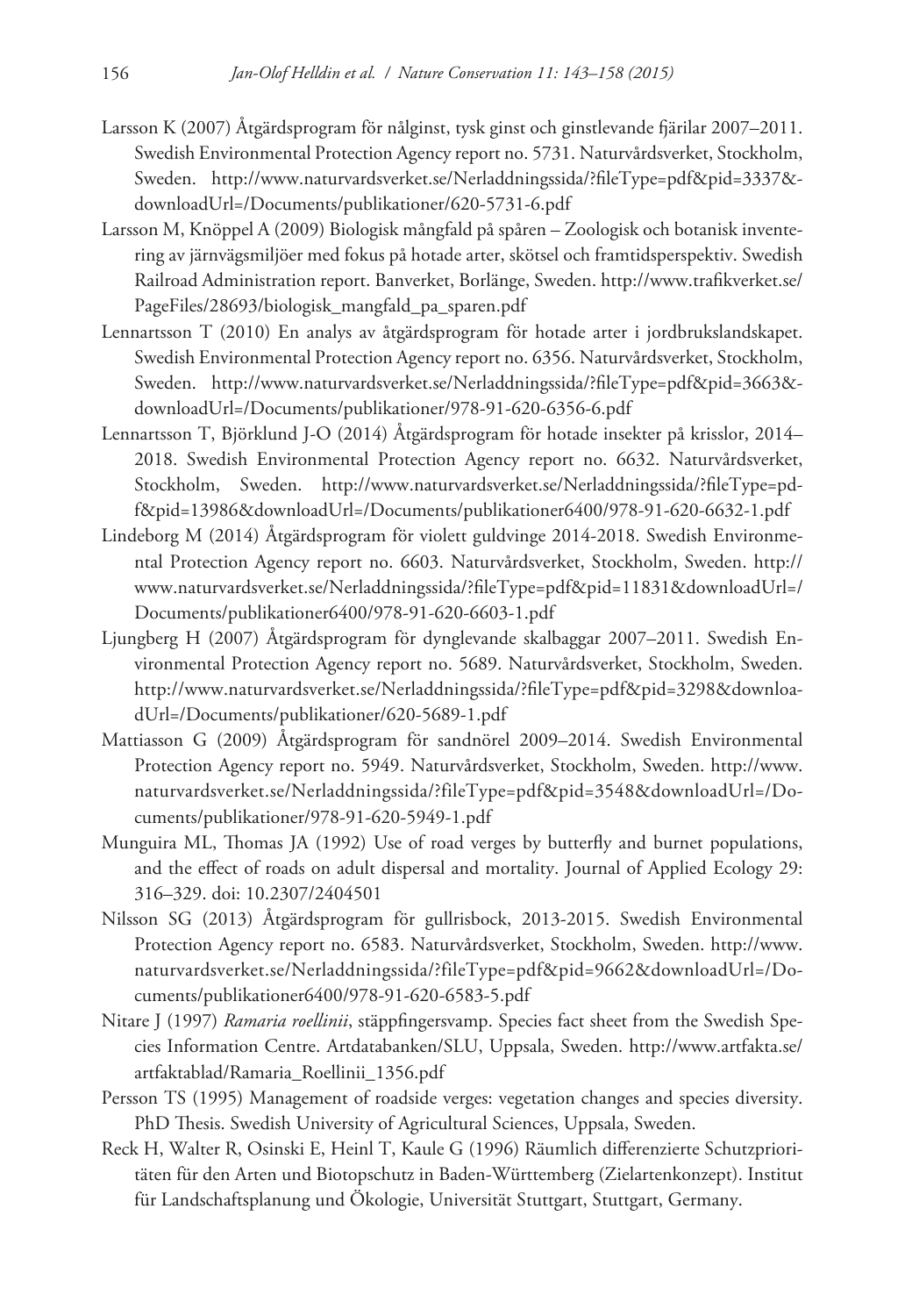- Saarinen K, Valtonen A, Jantunen J, Saarnio S (2005) Butterflies and diurnal moths along road verges: Does road type affect diversity and abundance? Biological Conservation 123: 403–412.
- Sandström J (2007) *Cheiridium museorum*, dvärgklokrypare. Species fact sheet from the Swedish Species Information Centre. Artdatabanken/SLU, Uppsala, Sweden. [http://www.](http://www.artfakta.se/artfaktablad/Cheiridium_Museorum_100610.pdf) [artfakta.se/artfaktablad/Cheiridium\\_Museorum\\_100610.pdf](http://www.artfakta.se/artfaktablad/Cheiridium_Museorum_100610.pdf)
- Schaffers AP, Raemakers IP, Sýkora KV (2012) Successful overwintering of arthropods in roadside verges. Journal of Insect Conservation 16: 511–522. [doi: 10.1007/s10841-011-9437-0](http://dx.doi.org/10.1007/s10841-011-9437-0)
- Schlaepfer MA, Runge MC, Sherman PW (2002) Ecological and evolutionary traps. Trends in Ecology & Evolution 17: 474–480. [doi: 10.1016/S0169-5347\(02\)02580-6](http://dx.doi.org/10.1016/S0169-5347(02)02580-6)
- Schmeller DS, Gruber B, Budrys E, Framsted E, Lengyel S, Henle K (2008) National responsibilities in European species conservation: a methodological review. Conservation Biology 22: 593–601. [doi: 10.1111/j.1523-1739.2008.00961.x](http://dx.doi.org/10.1111/j.1523-1739.2008.00961.x)
- Seiler A, Folkeson L (2006) Habitat fragmentation due to transportation infrastructure. COST-341 national state-of-the-art report Sweden. Swedish Transport Research Institute report R530A. VTI, Linköping, Sweden. [http://www.vti.se/en/publications/pdf/habitat](http://www.vti.se/en/publications/pdf/habitat-fragmentation-due-to-transportation-infrastructure-cost-341-national-state-of-the-art-report-sweden.pdf)[fragmentation-due-to-transportation-infrastructure-cost-341-national-state-of-the-art](http://www.vti.se/en/publications/pdf/habitat-fragmentation-due-to-transportation-infrastructure-cost-341-national-state-of-the-art-report-sweden.pdf)[report-sweden.pdf](http://www.vti.se/en/publications/pdf/habitat-fragmentation-due-to-transportation-infrastructure-cost-341-national-state-of-the-art-report-sweden.pdf)
- Skorka P, Lenda M, Moron D, Kalarus K, Tryjanowski P (2013) Factors affecting road mortality and the suitability of road verges for butterflies. Biological Conservation 129: 148–157. [doi: 10.1016/j.biocon.2012.12.028](http://dx.doi.org/10.1016/j.biocon.2012.12.028)
- Snäll T, Kindvall O, Nilsson J, Pärt T (2011) Evaluating citizen-based presence data for bird monitoring. Biological Conservation 144: 804–810. [doi: 10.1016/j.biocon.2010.11.010](http://dx.doi.org/10.1016/j.biocon.2010.11.010)
- Stål Ö, Bengtsson R (2010) Plantering och etablering av alléträd. Swedish Transport administration report 2010:056. Trafikverket, Borlänge, Sweden.
- Stenmark M (2010) Den biologiska mångfaldens segertåg. Fauna och Flora 105: 24–31.
- Stenmark M (2012) Infrastrukturens gräs- och buskmarker. Swedish Board of Agriculture report 2012:36. Jordbruksverket, Jönköping, Sweden. [http://www2.jordbruksverket.se/](http://www2.jordbruksverket.se/webdav/files/SJV/trycksaker/Pdf_rapporter/ra12_36.pdf) [webdav/files/SJV/trycksaker/Pdf\\_rapporter/ra12\\_36.pdf](http://www2.jordbruksverket.se/webdav/files/SJV/trycksaker/Pdf_rapporter/ra12_36.pdf)
- Stoltze M, Pihl S (1998) Gulliste 1997 over planter og dyr i Danmark. Miljø- og Energiministeriet, Danmarks Miljøundersøgelser og Skov- og Naturstyrelsen, Copenhagen, Denmark. <http://naturstyrelsen.dk/media/nst/66748/gulliste1997.pdf>
- Svensson S, Ryberg A (2008) Åtgärdsprogram för grönticka 2008–2012. Swedish Environmental Protection Agency report no. 5919. Naturvårdsverket, Stockholm, Sweden. [http://](http://www.naturvardsverket.se/Nerladdningssida/?fileType=pdf&downloadUrl=/Documents/publikationer/978-91-620-5919-4.pdf) [www.naturvardsverket.se/Nerladdningssida/?fileType=pdf&downloadUrl=/Documents/](http://www.naturvardsverket.se/Nerladdningssida/?fileType=pdf&downloadUrl=/Documents/publikationer/978-91-620-5919-4.pdf) [publikationer/978-91-620-5919-4.pdf](http://www.naturvardsverket.se/Nerladdningssida/?fileType=pdf&downloadUrl=/Documents/publikationer/978-91-620-5919-4.pdf)
- Swedish Road Administration (2004) Uppföljning av arbetet med artrika vägkanter. Swedish Road Administration report. Vägverket, Borlänge, Sweden.
- Swedish Transport Administration (2014) Om enskilda vägar. [http://www.trafikverket.se/Pri](http://www.trafikverket.se/Privat/Vagar-och-jarnvagar/Enskilda-vagar/Om-enskilda-vagar/)[vat/Vagar-och-jarnvagar/Enskilda-vagar/Om-enskilda-vagar/](http://www.trafikverket.se/Privat/Vagar-och-jarnvagar/Enskilda-vagar/Om-enskilda-vagar/)
- Tanghe M, Godefroid S (2000) Road verge grassland in southern Belgium and their conservation value. Fragmenta Floristica et Geobotanica 45: 147–163.
- Thomas JA, Snazell RG, Ward LK (2002) Are roads harmful or potentially beneficial to butterflies and other insects? In: Sherwood B, Cutler D, Burton JA (Eds) Wildlife